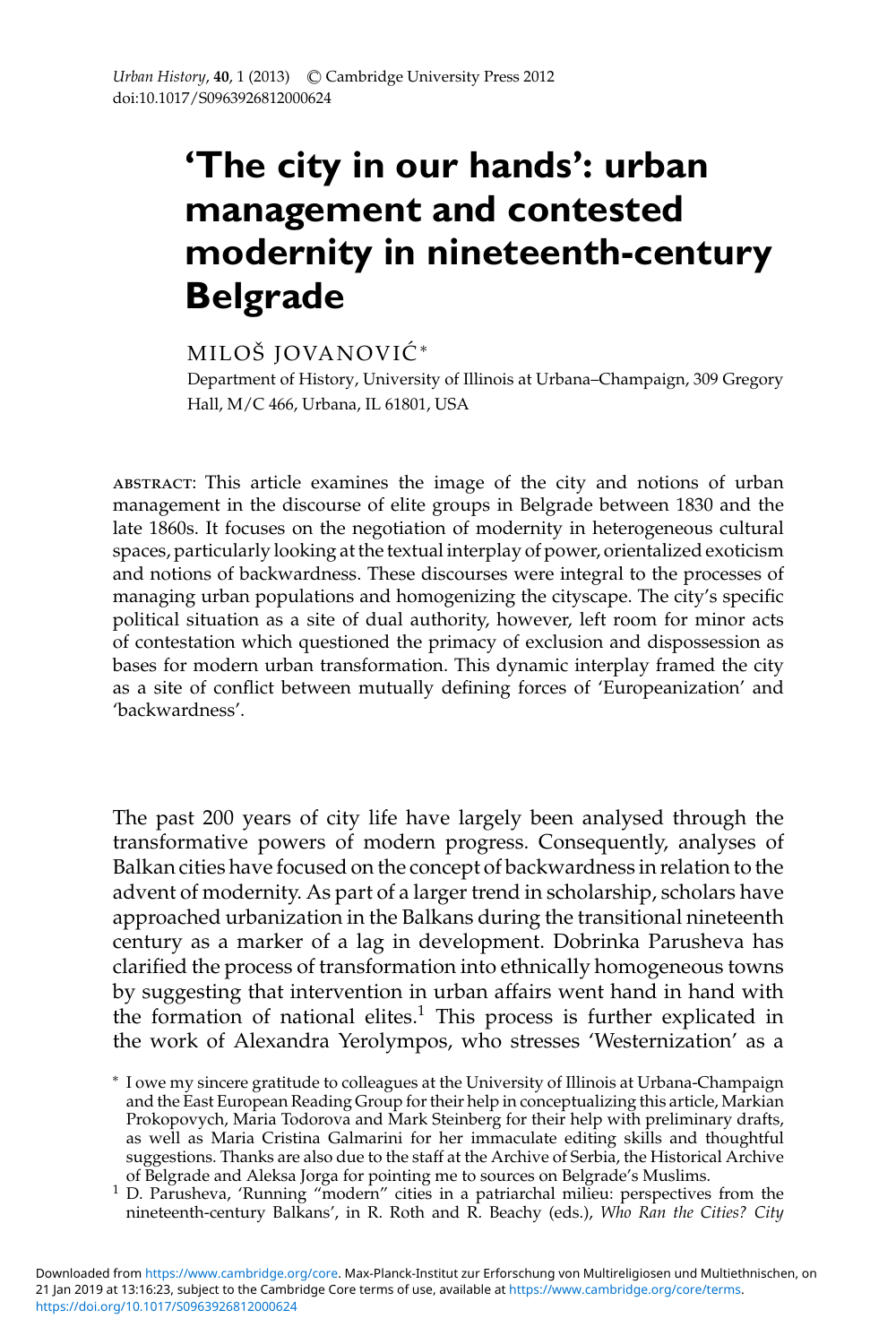vehicle for national consolidation in the urban sphere. She notes that national elites brought sanitation, order and functionality to the new city in order to 'defy the past' and serve as a 'reflection of a new society for free people'.<sup>2</sup> Finally, scholarship on Belgrade by Dubravka Stojanović has further complicated the role of elites, describing a specific political culture of arrested development as the origin of a 'vicious circle of [failed] modernization'.<sup>3</sup> The work of Parusheva, Yerolympos and Stojanović significantly contributes to our understanding of urban transformation in the post-Ottoman Balkans. Not only does it identify a direct link between nation-state formation and the development of modern city life, but it also traces the problematic development of civic culture.

However, these works also demonstrate the difficulty of relying on models of development borrowed from studies of West European and American cities. Specifically, if we are to take the model of Balkan 'arrested development' at face value, we must still account for its origins. If modern urban life was translated or adopted in the region through a process of 'Europeanization', then what dominant characteristics of that process can explicate the ways in which urban elites saw their position vis-à-vis the city? Furthermore, would the deconstruction of that very process offer better explanations of why and how paths to modernity differed in such ethnically and religiously heterogeneous urban spaces?

To divorce our understanding of the modern from the 'West' is, therefore, a necessary precaution, particularly if we view cities as heterotopic spaces which always instantiate novel forms of social relations.<sup>4</sup> Simultaneously, a diffusive model should not be ignored – the material particularities of local development cannot be decoupled from their discursive relationship to centres of power.<sup>5</sup> Technology is central to this process, both as an 'apparatus for rendering reality thinkable',<sup>6</sup> and a method of constructing power by mapping, naturalizing and constructing the city. <sup>7</sup> In order to deconstruct unidirectional narratives of development, it seems we must first restore their contestation as an inseparable facet of the advent of modernity. Our focus, thus, must lie firmly within the 'interface of liberal governmentality and its reception'.<sup>8</sup>

*Elites and Urban Power Structures in Europe and North America, 1750–1940* (Aldershot and

<sup>&</sup>lt;sup>2</sup> A. Yerolympos, 'Urbanism as social engineering in the Balkans: reform prospects and implementation problems in Thessaloniki', in  $\bar{J}$ . Nasr and M. Volait (eds.), *Urbanism:*<br>Imported or Exported? Native Aspirations and Foreign Plans (Chichester, 2003), 109, 111.

*Imported or Exported? Native Aspirations and Foreign Plans* (Chichester, 2003), 109, 111. <sup>3</sup> D. Stojanovic,´ *Kaldrma i Asfalt: urbanizacija i evropeizacija Beograda 1890–1914* (Beograd, 2008),

<sup>&</sup>lt;sup>4</sup> J. Robinson, *Ordinary Cities: Between Modernity and Development* (New York, 2006), 7. <sup>5</sup> D. Harvey, 'Contested cities: social process and spatial form', in R.T. LeGates and F. Stout (eds.), *The City Reader* (London and New York, 2007), 229, and D. Harvey, *Paris, Capital of*

<sup>&</sup>lt;sup>6</sup> N. Rose and P. Miller, 'Political power beyond the state: problematics of government', *British Journal of Sociology*, 43 (1992), 179.

*British Journal of Sociology*, 43 (1992), 179. <sup>7</sup> P. Joyce, *The Rule of Freedom: Liberalism and the Modern City* (London, 2003). <sup>8</sup> *Ibid.*, 240.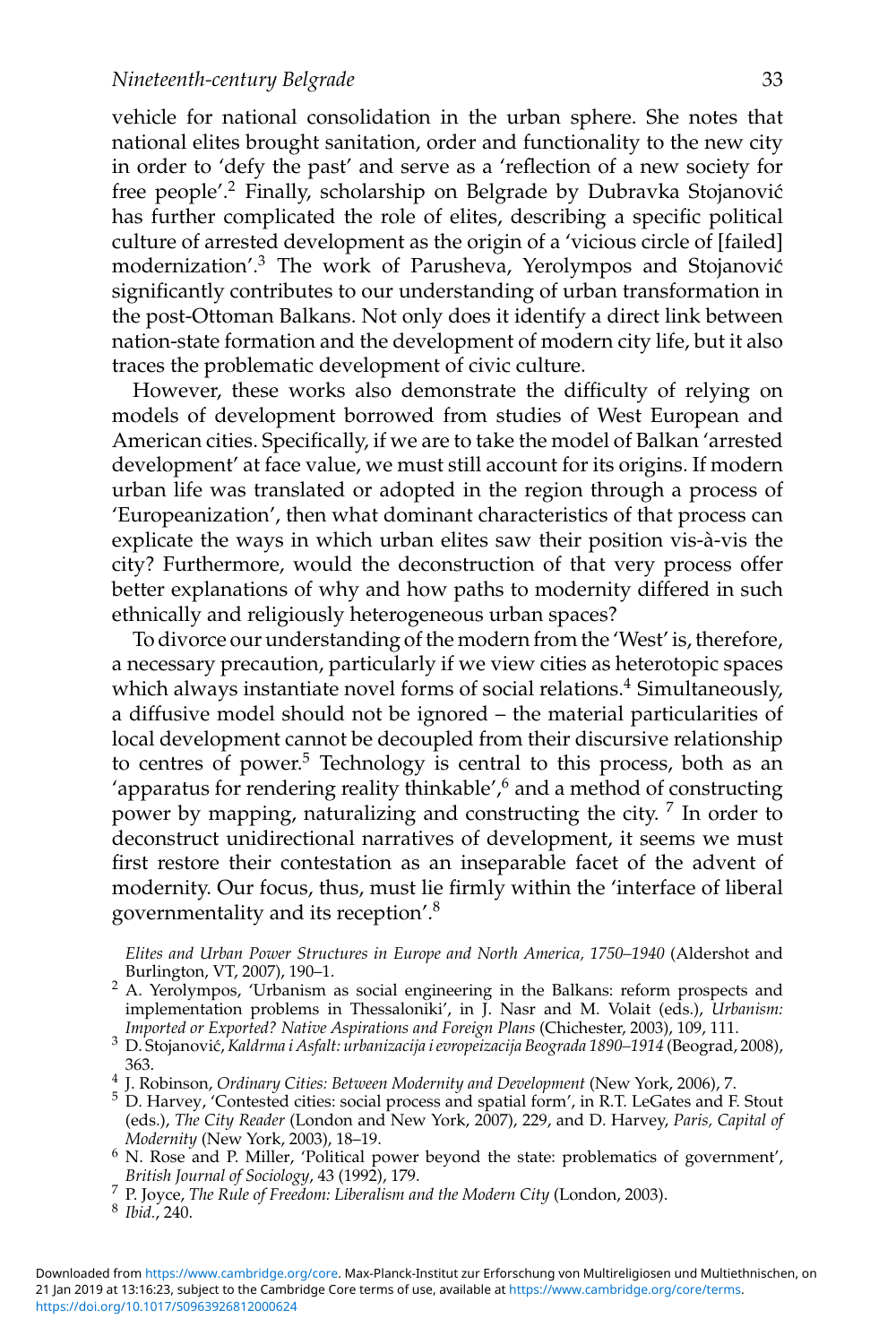This article will explore ideas of the city in nineteenth-century Belgrade, particularly focusing on discourses of management, progress and urban identity. I will discuss the construction of a specific model of modernity, its appropriation by Serbian elites associated with the governmental apparatus and its physical manifestation in the cityscape. Conceptualizing Belgrade as a city involved the development or adoption of specific ideas about progress, order and one's role in their establishment. From those ideas stemmed policies framed by the language of nation, backwardness and the orientalized 'Other'. Ultimately, they resulted in a physical transformation of the city, so that Belgrade's buildings, streets and squares became sites of multiple contestations. Their compounding nature propagated new processes which interpreted urban modernity within the confines of a constructed 'European' model, based on the marginalization of typified denizens, cultural practices and spatial forms. By analysing this interplay of indigenous development and appropriated discourse, I seek to understand the role which exclusion plays in the formation of modern Balkan urbanity.

As a local genealogy of urbanism, this article examines the impetus which lay behind modern city management in Belgrade between the 1830s and 1870s. I am interested in certain characteristics of this practice – perceptions of backwardness, the desire to achieve legitimacy through urban transformation, the role of exclusionary practices in its execution. While framed by local elites, these issues were constructed through an asymmetrical dialogue with the 'West'. French, German and British travellers to Belgrade commented frequently on the appearance of the city itself, utilizing its spatial components as building blocks for the construction of a categorized worldview informed by Orientalism, ideas of ethno-religious distinction and gendered exoticism.9 The conversation between local elites and foreign visitors was multi-layered, but its discursive properties contextualized development within a particular set of values. The concept of 'deficiency' was a frequent attribute, requiring progressive reform of the heritage of 'spiritual and intellectual decay' left by Islam.<sup>10</sup> Literary tropes provided the language with which to articulate city management – the ability to describe the city in its entirety was intrinsically related to ideas of how it could be governed.<sup>11</sup> Who might govern it, however, was a question directly related to processes of homogenization, exclusion, and categorization of subjects.

Belgrade's entrance into the nineteenth century was very turbulent. The city had endured occupation by Habsburg forces between 1789 and 1791, skirmishes between Ottoman regulars and rebel janissaries and a military occupation between 1807 and 1812 during the First Serbian

<sup>&</sup>lt;sup>9</sup> On the role of travellers in imagining the 'Balkan city', see B. Jezernik, 'Western perceptions of Turkish towns in the Balkans', *Urban History*, 25 (1998), 211–30.

of Turkish towns in the Balkans', *Urban History*, 25 (1998), 211–30. <sup>10</sup> *Ibid.*, 212. <sup>11</sup> See R. Lehan, *The City in Literature: An Intellectual and Cultural History* (Berkeley, 1998).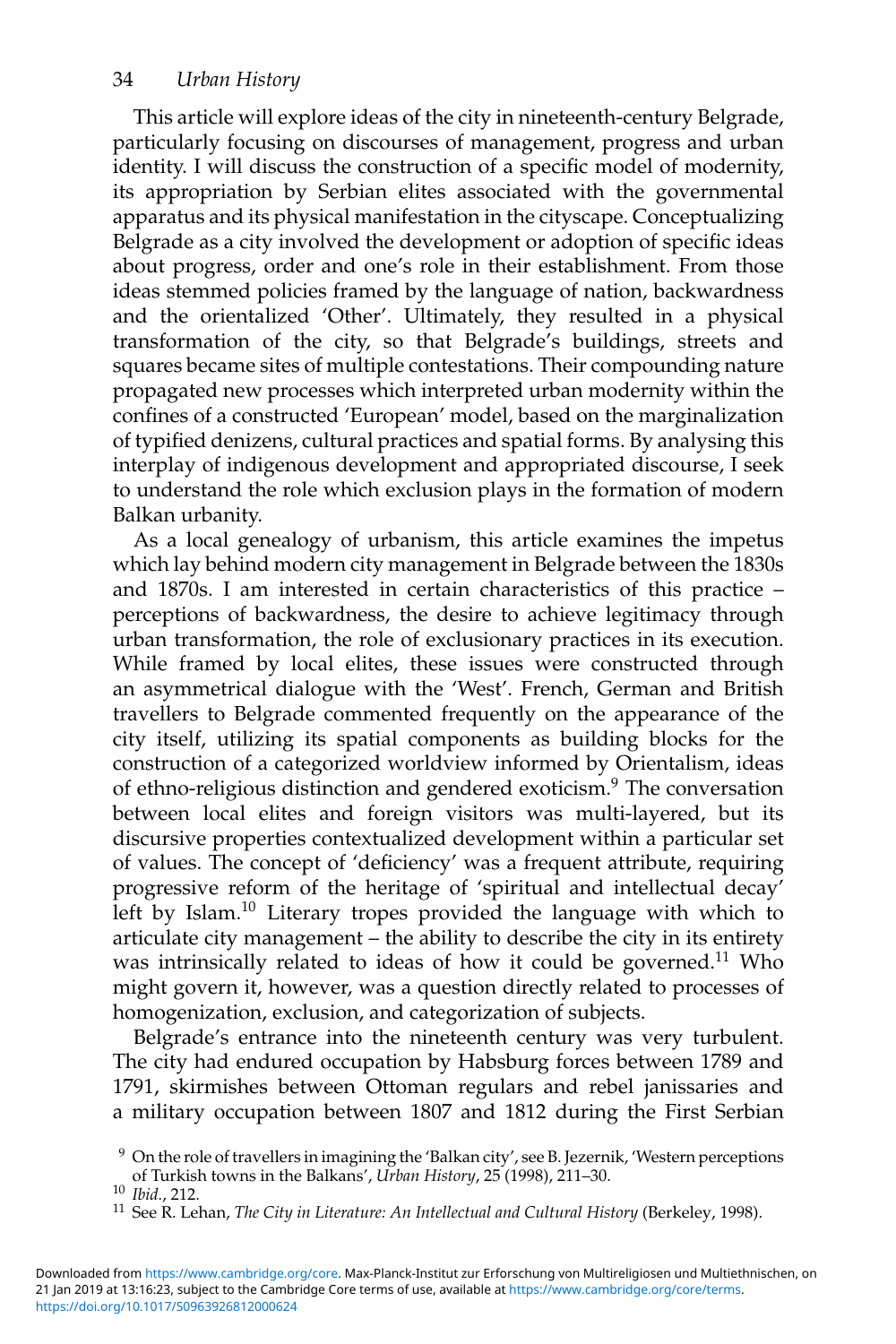Uprising. The restoration of Ottoman authority over the province of Belgrade in 1813, however, ushered in a period of stability, and the Second Serbian Uprising of 1815 mostly did not affect the city. An oral agreement between the uprising's leader, Miloš Obrenović, and the governor Maraslı Ali Paşa legitimized the status quo which existed between the rebels and the imperial government. Ottoman civil and military authority was maintained in the cities, while the authority of Knez Miloš' state project extended to rural areas.<sup>12</sup> This agreement became the basis for the sultan's decrees (hatt-1 serif) of 1830 and 1833 which granted autonomy to the newly formed Serbian Principality, excluding six of the largest cities which remained under direct governorship of the Porte.<sup>13</sup> Effectively, a system of dual authority was put into place which mimicked the situation that had hitherto existed on the ground. Knez Miloš was granted hereditary authority over the internal affairs of the Serbian Orthodox population, a prescription which was later extended to foreigners, Jews and Roma. Members of the Muslim population, on the other hand, were advised to sell their property and relocate to the cities where they were to figure as 'guardians' (*huffaz*).<sup>14</sup>

Records of the city government suggest that the transition to dual authority was not clear-cut. Muslims maintained ownership over land near town borders, and leased it out to Christians who built houses and inns, or planted produce to sell on the green markets. These informal arrangements also challenged the monopoly of Serbian authorities on land usage. On 1 April 1831, the Belgrade Magistrate wrote with concern to the office of Knez Miloš that Muslims had hired Christians to till their land in Vračar, on the outskirts of the city.<sup>15</sup> Miloš' authority attempted to ban transactions between Muslims and Christians, particularly emphasizing that it would not guarantee rights over land, but only ownership of buildings situated on it.<sup>16</sup> By appealing both to the Serbian authorities and the Ottoman courts, Belgraders of different faiths utilized the dual legal status of cities to their benefit. This practice had developed prior to the autonomy decree of 1830, when Orthodox Christians made use of Knez Miloš' bureaucracy in order to challenge decisions made by Ottoman officials and broker better deals on the lease of plots and buildings.17 Furthermore, they used the decisions of the Ottoman courts (*qadi*) as leverage to argue for property rights and construction privileges in front of Serbian administrative courts.18

- <sup>12</sup> Here and elsewhere I refer to Miloš Obrenović using only his title, Knez (Prince), and first name.
- <sup>13</sup> Besides Belgrade, these cities included Smederevo (Semenderi), Šabac, Kladovo (Feth ul-*Islam*), Užice and Soko.
- <sup>14</sup> R. Belgradi, *Istorija Čudnovatih događaja u Beogradu i Srbiji I knjiga*, trans. D.S. Čohadžić (Beograd, 1894), 31.
- 15 Beogradski Sud knezu Milošu, 1 Apr. 1831, Arhiv Srbije (Archive of Serbia) (AS), Kneževa<br>Kancelarija (Prince's Office) (KK) VIII, no. 323.
- 16 AS, KK VIII, 6 May 1831, no. 341(1).<br>
<sup>17</sup> AS, KK III, 5 May 1823, no. 37.<br>
<sup>18</sup> AS, KK III, 18 Sep. 1826, no. 42.
- 
-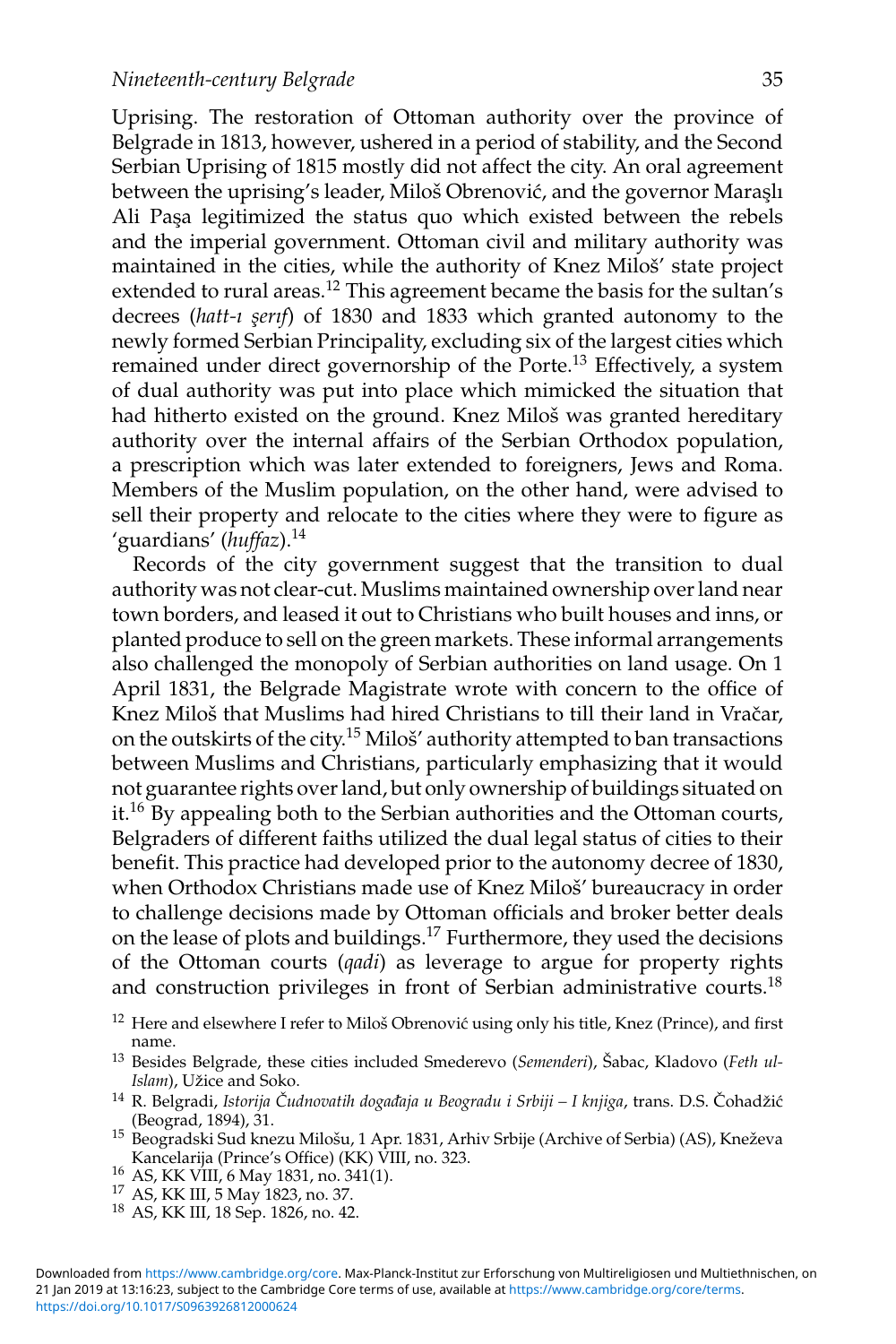Muslims appealed to Knez Miloš' authority when the decisions of the *qadi* were not in their favour.<sup>19</sup> The level of complaints and interactions, particularly derived from the letters of Belgrade Muslims, suggests that the leasing and real-estate market in the city functioned across religious lines. These practices directly challenged the authority of both the imperial administration and the Serbian proto-state in the area of property rights. Furthermore, they circumvented the monopoly on the granting of land as an instrument of political power.

This last issue was particularly precarious for Knez Miloš, who sought to compensate the new bureaucratic class through the assignment of plots for the construction of family homes in the outskirts of Belgrade. The practice of granting buildable plots had begun with the establishment of the Prince's Office (*Kneževa Kancelarija*) in the aftermath of the Second Serbian Uprising.<sup>20</sup> Miloš' quest to solidify temporal authority over the Serbian Orthodox required judicial and financial institutions to replace those of the Ottoman state. In the 1830s, this process resulted in the construction of new government edifices on the edge of Belgrade's entrenchments, near the predominantly Christian *Savamala* neighbourhood. Several administrative buildings, the prince's residence (*konak*) and the new customs house (*Dumrukana*) were erected in close vicinity to one another. They were built by local craftsmen working under the supervision of a local expert mason (*bina-emin*) Hadži-Nikola Živković, under direct contract from the Office of the Knez. $21$  The architectural style of these buildings was typical of nineteenth-century Ottoman urban edifices, and the guidelines for their construction did not include any specific visual or spatial requirements. However, specific financial appraisals, periodical reports and strict budgeting were newly introduced measures. There was some difficulty in keeping track of the budget – Živković reports being arrested and beaten at least twice due to missing construction material.<sup>22</sup>

The primary duty of the autonomous government towards the Porte was financial – the collection of taxes. Besides the privilege of collecting customs duties, Knez Miloš' government was also funded through the granting of annual permits (*arenda*) on taverns, greengrocers and taxes on cloth-makers (*abadžije*). As late as 1841, a large portion of the city's budget was derived from *arendas*. <sup>23</sup> The process of cataloguing the urban population was inherently related to tax collection. The first official census of all Christian and Jewish guild members in the town was executed with

Ismail birakčija Knezu Milošu, 6 Feb. 1832, AS, KK XXIX, no. 140, etc. These letters are situated in the *Kneževa Kancelarija* (Prince's Office) fund of the Archives of Serbia, section no. XXIX *Domaći Turci knezu Milošu* (Local Turks to Prince Miloš).

<sup>20</sup> AS, KK III, 1 Jul. 1825, nos. 592–5 This practice continued well into the 1830s and 1840s.<br>
21 AS, KK III, 12 Jan. 1830, no. 415, also AS, KK III, no. 413.<br>
<sup>22</sup> AS, KK III, 1 Mar. 1830, etc. – nos. 419–30.<br>
<sup>23</sup> *Arend* primiritelnog suda varoši Beograda, 3 Oct. 1840, Istorijski Arhiv Beograda (Historical Archive of Belgrade) (IAB), Uprava grada Beograda (Belgrade City Management) (UGB), K 10, F IV 529.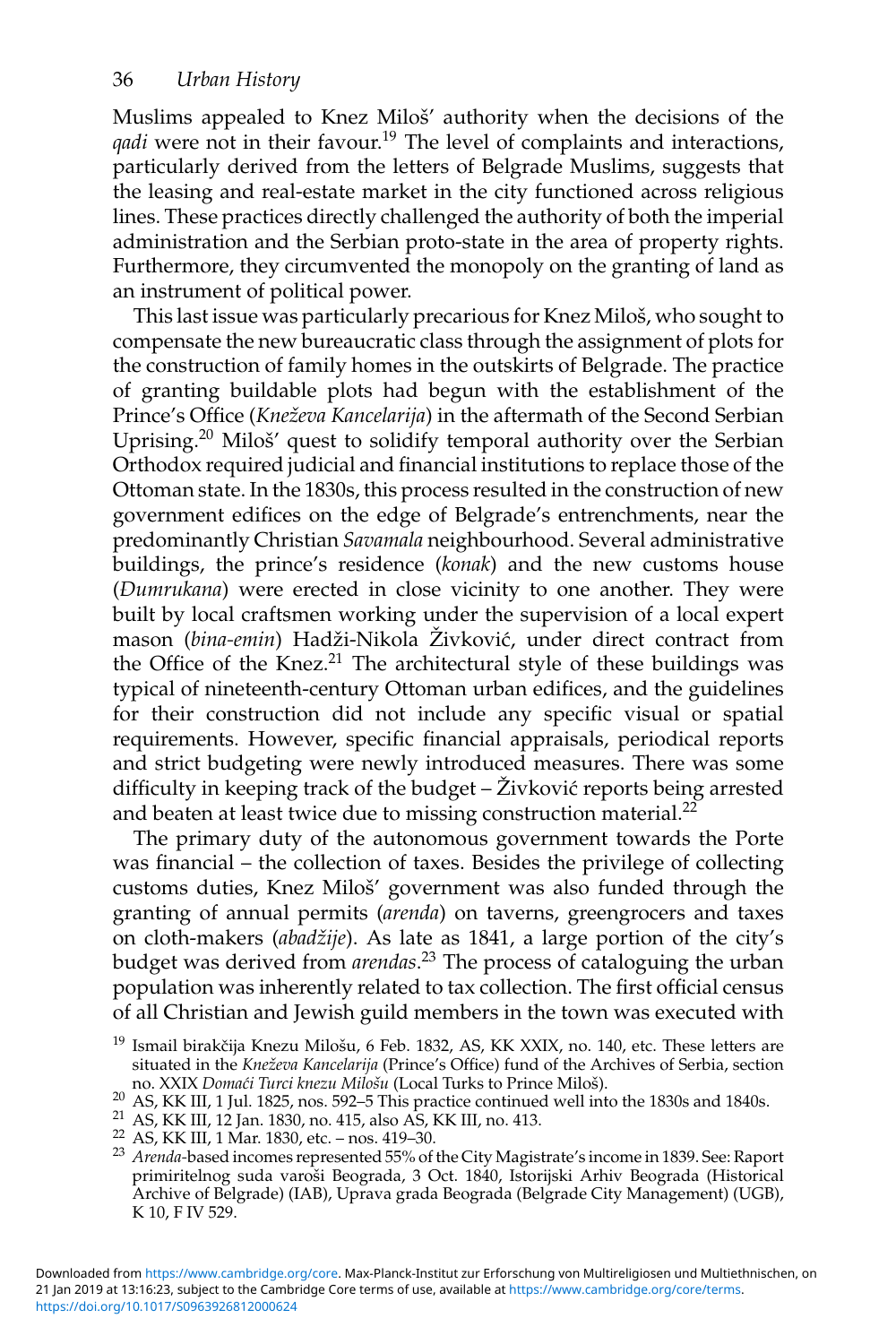the intention of determining their tax rates with regard to their average expense level.<sup>24</sup> This was a logical follow-up to earlier attempts during the late 1820s to catalogue tavern owners in the *Savamala* quarter,<sup>25</sup> but was unprecedented in scope. The guilds were mapped not only as tax subjects, but also as inhabitants of particular spaces. This information was immediately put to use in an 1834 tax edict which distinguished between urban and rural taverns, putting a heavier burden on the former.<sup>26</sup> However, tax regulation was not the only way to divert commerce away from Ottoman-policed areas where monitoring was difficult. That same year, two new streets were created in the *Savamala* quarter, stretching out of the complex of public buildings on the periphery. The marked plots facing the Sava river had a dual purpose – to provide housing for the employees of the administration and to provide the basis for the formation of a clothmakers' quarter.<sup>27</sup> The *abadzije* living in the old town trading quarters of Bit Pazar and Zerek were instructed to relocate to the new area. The plots were marked with wider, straight streets, designed in a manner which facilitated government supervision.

The move seemed economically sensible to administrators – the stores in the old town areas were mostly rented, while these plots were being given free of charge. In reality, the relocation of cloth-makers was greatly contested, and the majority refused to move. As late as the 1840s, 23 *abadžije* were still ignoring the government's orders and remained in the centre of the city.<sup>28</sup> Those who moved petitioned the guild and the government several times for restitution due to losses accrued by the remoteness of the area from daily commerce.<sup>29</sup> The protests required a harsh response from the Principality's Ministry of Internal Affairs: 'those who were not akin to these obligations are always free to give up their trade and find themselves another method of sustenance'.30 Attempts to relocate certain business practices were not exclusive to the cloth-makers, as a similar bill was introduced in 1835 to regulate butchers shops.<sup>31</sup> In this case, spatial redistribution was not solely related to taxation, but was also influenced by the discourse of public health. In 1841, two Muslim butchers, Eyup and Murat, were accused of polluting the town with their slaughter.<sup>32</sup> That same year, another edict moved such practices outside the city limits.<sup>33</sup> It

<sup>24</sup> AS, KK VIII, 1 Apr. 1831, no. 308.<br><sup>25</sup> B. Peruničić, *Beogradski Sud 1819–1839* (Beograd, 1964), 151.<br><sup>26</sup> *Ibid.*, 597.

- <sup>27</sup> B. Maksimović, 'Borba Za Održavanje Abadžijske Čaršije Kao Privrednog Elementa Novog Beograda Van Šanca', Godišnjak Muzeja grada Beograda, 2 (1955), 237–46.<br><sup>28</sup> Ibid., 240.<br><sup>29</sup> Ibid., 241.<br><sup>30</sup> IAB, UGB, 12 Nov. 1847, no. 5519.<br><sup>31</sup> Ukaz o kasapnicama, 14 Feb. 1835, in *Zbornik zakona i uredaba u Knjažev*
- 
- 
- 
- *dosadašnjim zbornicima neštampanih a izdanih od 2 februara 1835 do 23 oktobra 1875 godine,*<br>XXX (Beograd, 1877), 51.
- <sup>32</sup> IAB, UGB, 24 Oct. 1841, K 15, V 759.<br><sup>33</sup> *Ibid.*, document no. 1776.
-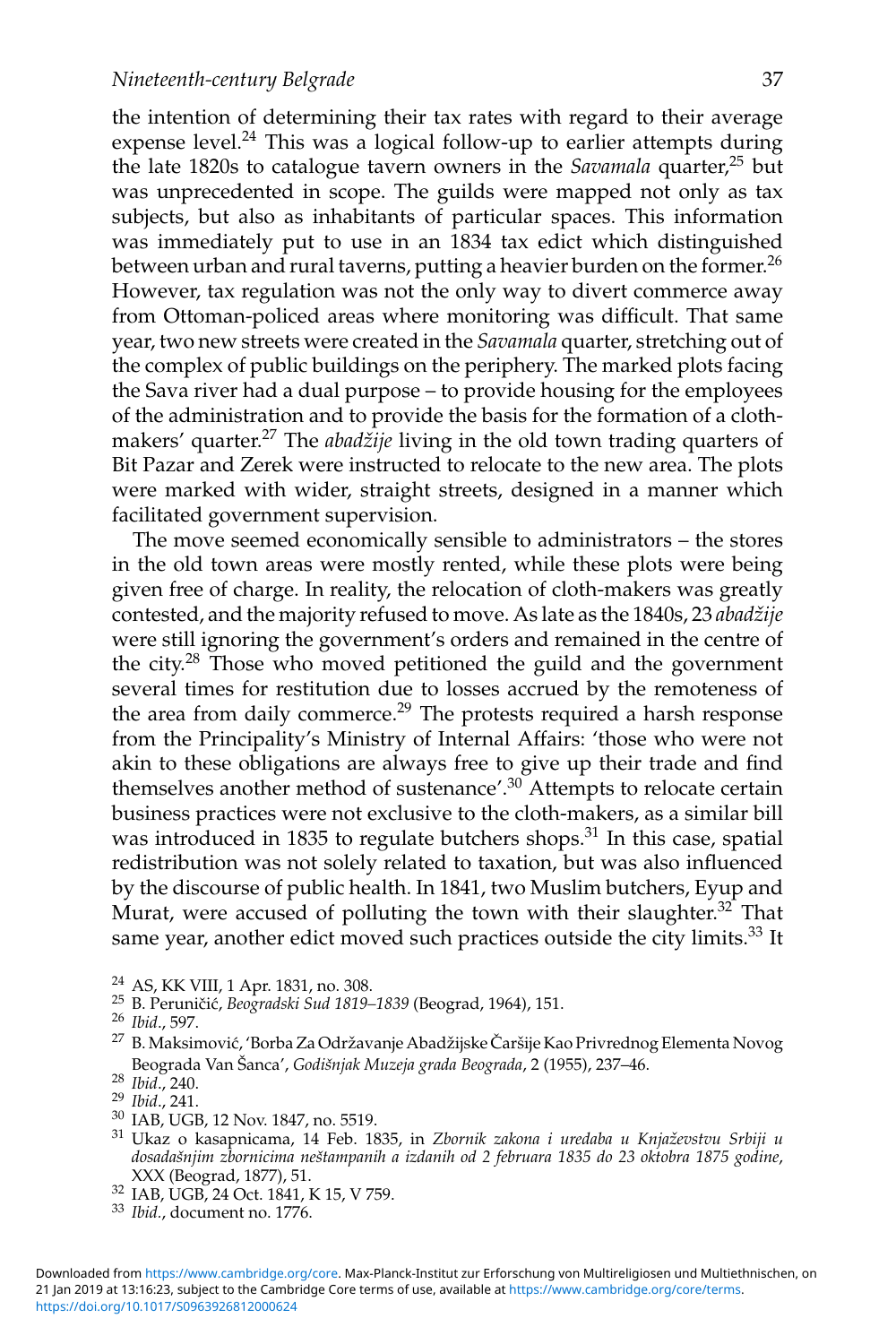is difficult to assess the effectiveness of these policies, particularly in a city where two different police forces enforced the law, the Serbian *pandurs* and the Ottoman *nizams*. <sup>34</sup> The example of the cloth-makers' protests seems to indicate that the process was contested, taking years to leave a lasting imprint on the layout of the city.

Lack of economic incentives and a fragile enforcement apparatus were not the only reasons for the difficulty of executing municipal plans. In many cases, new streets and spaces were created on previously established property-lines, or required the demolition of existing structures. The legal system became the basis for the necessary process of dispossession that followed, as plots of land were confiscated and marked off with picket fences. In July 1839, several regulations were enacted pertaining to land. They instituted the right of first purchase which effectively limited the sale of Muslim land on the outskirts of the city to either the municipal government or a few Serbian Orthodox landowners.<sup>35</sup> Furthermore, Muslim land that was deemed deserted was to be nationalized, while plots that were not cultivated or built on were taxed with an extra 10 per cent until sale.<sup>36</sup> There is at least one report from May 1840 of Muslim opposition to this process, which describes the tearing down of newly erected border fences near the town entrenchments.<sup>37</sup> While the fences represented an important physical reminder of the new hierarchy of power, the legal and categorical manner in which dispossession was conceptualized was just as significant.

The Serbian Orthodox population was only marginally better off. In theory, proprietors of houses which violated new demarcation lines were to be given restitution in land and financial assistance for resettlement. In practice, this was rarely the case. In 1838, for example, several locals who were removed from the Sava bank petitioned to settle in unregulated areas near the new administrative centre.38 The petition was denied in a very sarcastic tone, suggesting that the new 'Mala' (*mahala,* neighbourhood) cannot be 'closed off by some humble cottages', but that the petitioners should resettle somewhere near the (deserted) Batal Mosque where 'the water, that they claim to enjoy so much, won't be so far either'.<sup>39</sup> Plots of land confiscated for new administrative buildings were also not compensated for. Local resident, Nikola Leko, was informed in 1842, 'several years' after his house was torn down, to forget about the promised financial support, and 'settle with the plot and place that, in place of the

- 
- 

<sup>&</sup>lt;sup>34</sup> The distinction between the duties of the Magistrate and the police force was made early in the 1830s. See: IAB, UGB, 18 Jun. 1837, K 1, 240.

<sup>&</sup>lt;sup>35</sup> Resenje o pravu otkupa zemljišta, 3 Jul. 1839, in *Zbornik*, 252.<br><sup>36</sup> Ibid., 255–6, 267.<br><sup>37</sup> IAB, UGB, 22 May 1840, K 7, F 177.<br><sup>38</sup> AS, KK VIII, 16 Apr. 1838, no. 699 (1).<br><sup>39</sup> AS, KK VIII, 21 Apr. 1838, no. 699 ( crag, the furthest spot from both the Sava and the Danube rivers.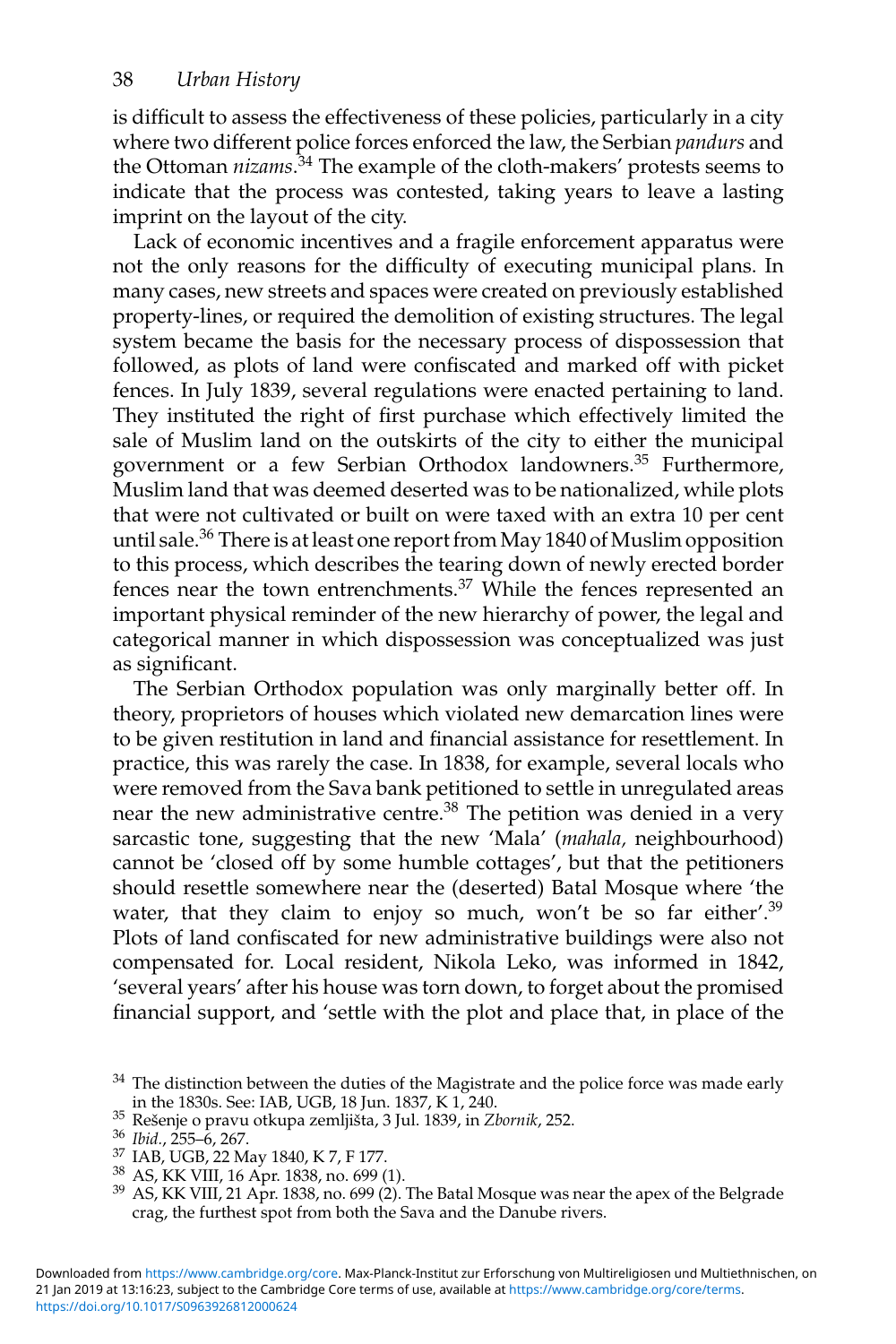taken, was given to him  $\dots$  just as it had happened to others of his kind'.<sup>40</sup> Other reports suggest that this practice was widespread.<sup>41</sup> The ability to map and categorize, coupled with legal and physical instruments of power, enabled new ways of manipulating the movement of the city's population. The emergence of urban planning in the local context was intertwined with an understanding of the 'proper' city as a knowable, technological product, rather than an existing, organic entity.

The first partial planning document for Belgrade utilized a similar, technological approach. Its author was Franz/Franc Janke, a Slovak Habsburg subject who had been hired in 1834 for the newly envisioned post of chief municipal engineer.<sup>42</sup> Unlike his predecessor, the *bina-emin* Hadži-Nikola Živković, Janke was formally educated at the Vienna Imperial-Royal Polytechnic Institute (*k.k. Polytechniscnes Institut*). Among other duties, he oversaw the erection of the baroque-inspired *Saborna* Cathedral (1840) near the Knez's *konak*, the Grand Barracks (1836), and the first industrial plant in the city, the Great Brewery (1839). He also designed several government officials' private residences in the *Savamala* district. In his memoirs, exiled Belgrade Muslim notable Rasid Bey suggests that there had been several complaints by the Muslim population about these new administrative buildings with 'windows that could look into the Turkish yards'.<sup>43</sup> Complaints to the pasha of the town were unanswered and Rasid Bey interprets the construction of tall edifices as a plan by Knez Miloš to disturb the community. While this interpretation may be farfetched, it illustrates the communicative dissonance between the Janke-led technological elite and the local population.

After the successful completion of these initial activities, Janke proposed a planned expansion of the *Savamala* towards the space of the Batal Mosque in 1842. His layout of the area is the first surviving record of modern urban planning in Belgrade. It features wide streets at right angles and a central square which frames the Barracks and the Prince's Palace.<sup>44</sup> The plan was executed through a five-member Commission which was intended to 'classify and limit' the plots already occupied in the area, and relocate those 'who occupied [spaces] that are not appropriate for them'. The hierarchy of distribution can be inferred from the preceding sentence, which gave preference to clerks employed by the state apparatus. The letter presenting the plan to the Knez and the State Council indicates that at least two professors from the local Lyceé had already begun building houses on the designated plots. There is little comment on the previous inhabitants of the space, in spite of the fact that former *Savamala* residents were relocated

<sup>40</sup> AS, Drzavni Savet (State Council) (DS), 14 Mar. 1842, no. 541. <sup>ˇ</sup> <sup>41</sup> AS, DS, 17 Mar. 1842, no. 544. <sup>42</sup> D. <sup>−</sup>Duric-Zamolo, ´ *Graditelji Beograda 1815–1914* (Beograd, 1981), 53.

<sup>&</sup>lt;sup>43</sup> Belgradi, *Istorija Čudnovatih događaja u Beogradu i Srbiji*, 33–4.<br><sup>44</sup> Appendix to a letter from Cvetko Rajović to Mihailo M. Obrenović, 20 May 1842, AS, DS, no. 560.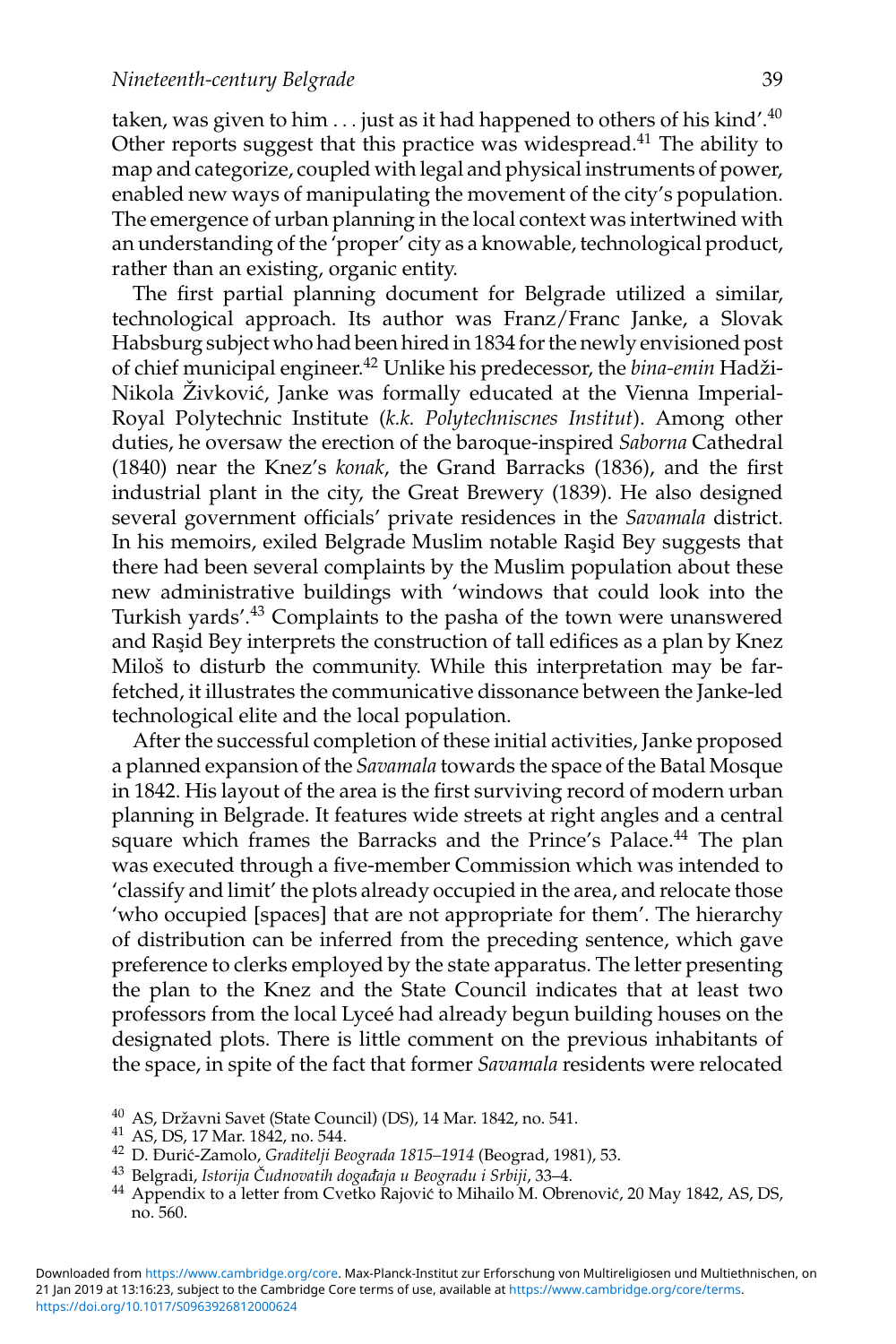there four years earlier. The letter only mentions the existence of 'some houses' and a brothel, 'edifices no older than two years'.

A month and a half prior to the publication of the plan, Justice Minister Cvetko Rajovic pleaded with the Council on behalf of the Belgrade ´ municipality to determine the exact boundary of its authority.45 The plea is introduced by a statement that 'our Prince has agreed to finally ban the Turkish land transactions outside the town of Belgrade which they do not have the deed (*tapija*) to'. It is logical that this delineation of municipal property took place prior to the spatial expansion of its regulatory power via the urban plan. However, the mention of Muslims in the letter might indicate that the process of regulation was also motivated by the desire to solidify political and financial control over land. The repeated concern about potential financial speculation (*špekulacija*) in the Rajović letter seems to support this.<sup>46</sup>

The importance of delineating the *varoš*, or the unfortified part of the city under Serbian jurisdiction, was noted by Rasid Bey as well. He argued that a more 'European' arrangement for the town's demarcation line would be beneficial to the Muslim community, as it would remove the division posed by remaining embankments. However, he was sceptical about Janke's new construction project, associating it with the extension of Serbian jurisdiction over Ottoman territory.<sup>47</sup> Rasid Bey's memoirs also assign an important role to the growing real-estate market in changing the balance of power in the city. After the autonomy decree of 1830, the Muslim community had formed a council (*meclis*) to report to the town's pasha in order better to articulate their needs. As a *meclis* member, Rasid testified to a conflict between local Muslims and the Ottoman governor, Afiz Paşa, regarding the profits associated with the sale of Turkish houses to Serb investors.<sup>48</sup> The council members were concerned that short-term profits from the sale of real-estate would lead to their ultimate expulsion from Belgrade.

The development of urban planning was rooted in the establishment of power and its articulation over the cityscape. The emergence of the bureaucratic apparatus of the autonomous Serbian government was also well-suited to the application of modern and technological methods of governing. These changes, however, were not isolated from international developments. As the Treaty of Paris concluded the Crimean War in 1856, it also guaranteed free passage of ships on the Danube, reinvigorating Belgrade's port as a rest-stop en route to Istanbul. The war had sparked a fascination with the Ottoman lands, and an increased number of visitors used modern means of transportation to flock to the city on their way to Constantinople. Their interest increased the readership of previous

<sup>45</sup> AS, DS, 23 Mar. 1842, no. 550. <sup>46</sup> AS, DS, 20 May 1842, no. 560.

<sup>&</sup>lt;sup>47</sup> Belgradi, *Istorija Čudnovatih događaja u Beogradu i Srbiji*, 35, 44.<br><sup>48</sup> *Ibid.*, 71.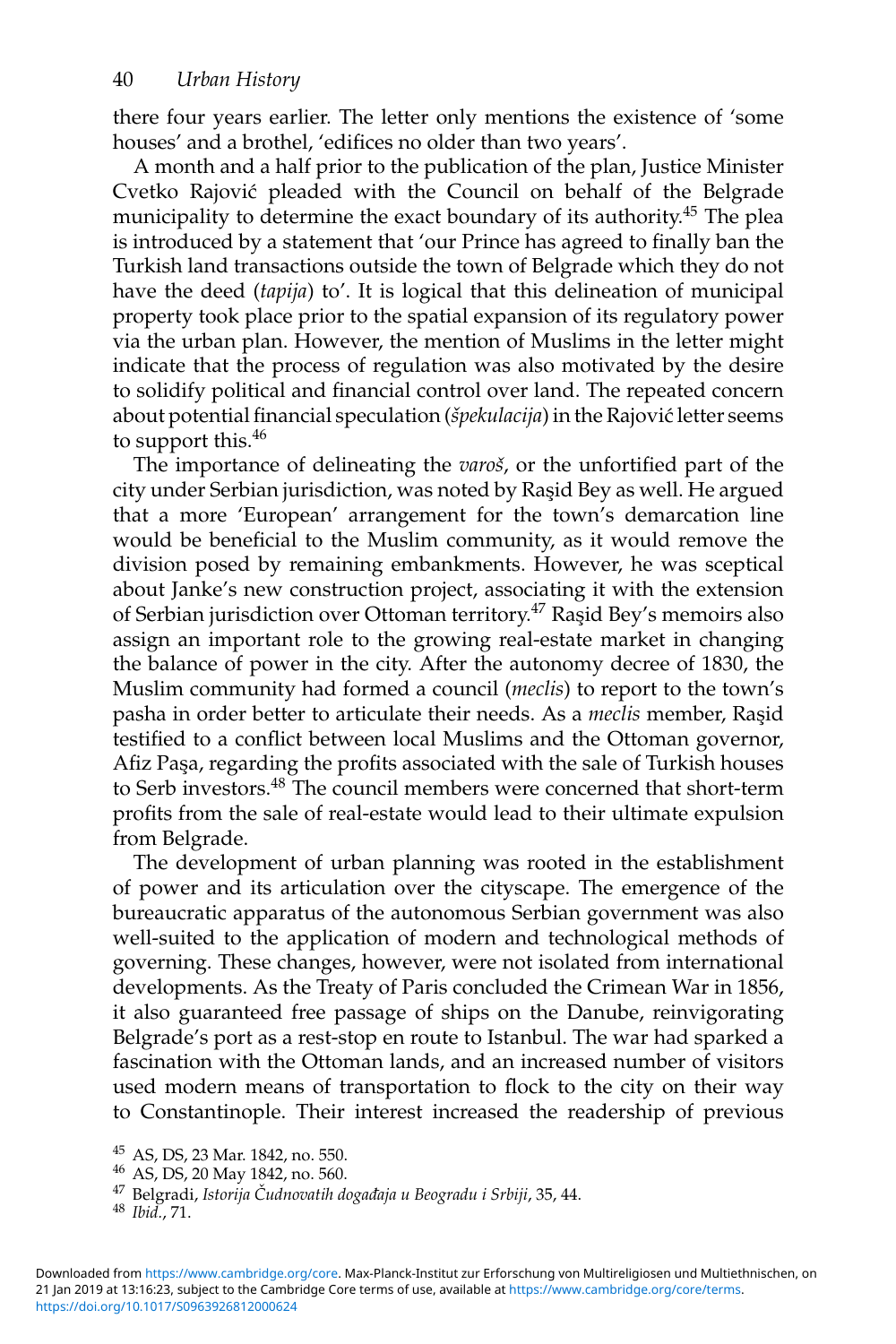travel accounts, while producing a large body of original work. These writings universally commented on Belgrade's appearance through an ethnologically framed international language structured by Orientalism and/or Balkanism.

One of the first accounts by travellers on steamers is Andrew Archibald Paton's *Serbia: Youngest Member of the European Family* first published in 1845.<sup>49</sup> An unusual feature of Paton's journey is its direction; it took him from Beirut up the Black Sea to the Danube, rather than downstream like other contemporaneous travelogues. The text begins with an overview of experiences in the Eastern Mediterranean and Danubian ports, while Belgrade figures as a segue into the author's analysis of Serbian society. The idea of the city as a gate or passageway was a recurring theme in traveller narratives. Paton is at first surprised at the dissonance between the literary image of the city and its actual appearance – the 'rickety, red-tiled houses' are not similar at all to 'the magnificent towers in the last scene of the Siege of Belgrade'.50 Yet, as he moves closer, the author immediately distinguishes the Serbian quarter from the Turkish, as the former is marked by important buildings, such as the customs house, and the cathedral church, a 'large but tasteless structure' of which 'one must not be too critical' for it represents 'a kindling of intellectual energy'.51 Paton has similar positive impressions of the administrative quarters, where 'large and good houses have been constructed by the wealthiest senators', in contrast with the Muslim end: 'dead old garden walls, with walnut trees and Levantine roofs'. The contrast between the two parts of the city for Paton seems to fit well into an Orientalist gendered division between the masculine Serbian side featuring 'the type of all domestic architecture lying between you and the snow-fenced huts of Lapland', and the feminine and exotic East, a representative of the 'sweet south with its myrtles, citrons, marbled steeps and fragrance bearing gales'. In a chapter tellingly entitled 'Europeanization of Belgrade', he compares the new development of the city to his first visit in 1839. Paton exclaims with joy at the transformation from 'quite an oriental town' to a place where 'the parvenu spire of the cathedral throws into the shade the minarets of the mosques, graceful even in decay'.52 However, he also comments on the potential for improvement in two areas which continue to make the city 'oriental' – lack of gas lighting and low-quality pavement. Paton's views foreshadowed the words with which later visitors situated the city on a mental map of Europe. The aspiring Serbian elite, dependent on the

 $49$  Paton was a British diplomat and traveller who authored several books on the Ottoman territories, including *Researches on the Danube and the Adriatic* (London, 1861).

territories, including *Researches on the Danube and the Adriatic* (London, 1861). <sup>50</sup> A.A. Paton, *Serbia: Youngest Member of the European Family* (London, 1845), 38. Paton is probably referring to Alaric A. Watts' popular poem 'The siege of Belgrade', published in London's *Literary Gazette* in 1817. <sup>51</sup> *Ibid.*, 39–40. <sup>52</sup> *Ibid.*, 42.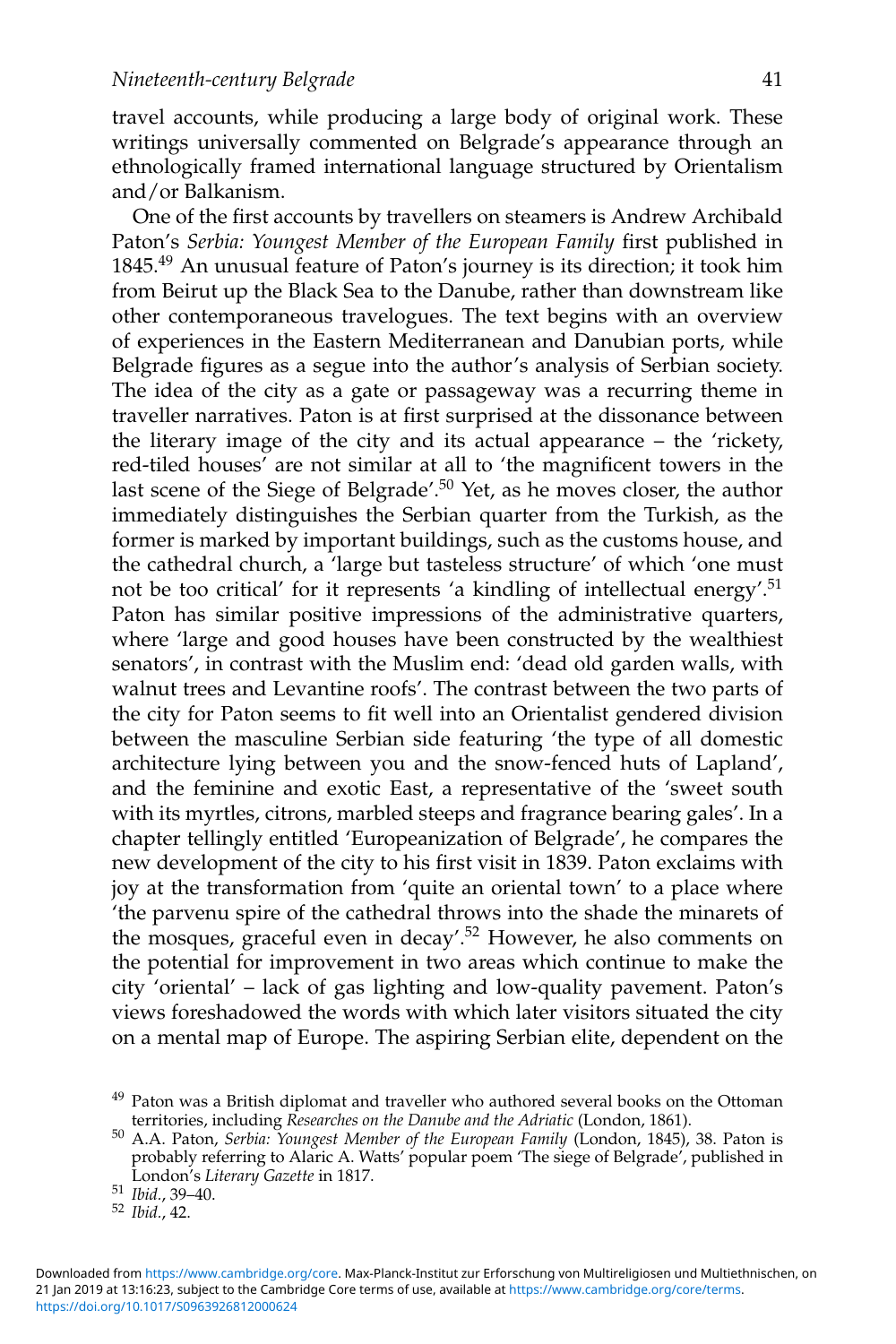support of the Great Powers, needed to employ a similar language of progress in the process of legitimizing its authority.

The elites had direct contact with other travellers, such as the Habsburg writer Siegfried Kapper.<sup>53</sup> Kapper knew one of the first heads of the Belgrade Magistrate, Serbian language reformer Vuk Karadžić, for whom he wrote a heartfelt obituary.<sup>54</sup> His 1854 travelogue portrays Belgrade as passageway to the Orient, 'the East in miniature'.55 The distinction between the old, 'Turkish' part of town, and the new, Serbian, part emerges in the juxtaposition of the 'slender minarets' which pierce the clouds and the white roof of the church, which 'flashes in the sun'.<sup>56</sup> The city's popular history as a site of war is recast as a general place of conflict between the East and West, where the 'fierce armies of the Cross and Crescent had planted their banners'. The language which introduces the Christian side of town reflects a progressive understanding of history on Kapper's part. The city is a site where 'history seems to play out its last act', and the revolutionary potential of progress is brought into light with 'the birth of new ... the purple dawn mingles with the glow of evening'. Belgrade is not just a city of two distinct halves in Kapper's analysis, but rather two cities entirely – one new-born, progressive ('the Cross springing into fresh vigour') and the other decaying, doomed. The importance of the success of the Serbian side, besides its ethno-religious qualities, lies in the technological and rational approach to urban life represented by it. The author stresses the 'broad and regular' streets, unlike the 'narrow, crooked' ones in the Turkish quarter. His inn, the *Zdania*, also shows potential – 'were it not for the universal neglect and waste which prevails in Eastern countries, [it] might compete with the first hotels in Prague or Vienna'.<sup>57</sup> The city remains in its infancy, but through the removal of its 'oriental' heritage it might move forward.

Several other travelogues situated the city on a hierarchy of development, fighting against the material vestiges of the Orient. These narratives played an important role in positioning the city on an international stage and introduced an understanding of 'Europeanness' as a category of local urban development. For example, the writings of French economist and traveller Jérôme-Adolphe Blanqui on the state of affairs in 'European Turkey' were circulated in Belgrade in 1850.<sup>58</sup> Their translator, Danilo Medaković, was a professional historian and publicist who worked as a secretary for both Knez

<https://doi.org/10.1017/S0963926812000624> 21 Jan 2019 at 13:16:23, subject to the Cambridge Core terms of use, available at <https://www.cambridge.org/core/terms>. Downloaded from [https://www.cambridge.org/core.](https://www.cambridge.org/core) Max-Planck-Institut zur Erforschung von Multireligiosen und Multiethnischen, on

<sup>&</sup>lt;sup>53</sup> Siegfried, born Isaac Salomon Kapper, was a Slavophile Bohemian Jew who published several works on Serbia and the Balkans.

several works on Serbia and the Balkans. <sup>54</sup> S. Kapper, *Vuk Stefanovitsch Karadschitsch.* † *8. Februar zu Wien. Allgemeine Zeitung*, Beilage,

<sup>55</sup> S. Kapper, *A Visit to Belgrade* (London, 1854), 5.<br>
56 *Ibid.*, 15.<br>
57 *Ibid.*, 16, 23, 20.<br>
58 *I.*-A. Blanqui, *Izvestie o stanju naroda u evropskoj Turskoj*, trans. D. Medaković (Novi Sad, 1850).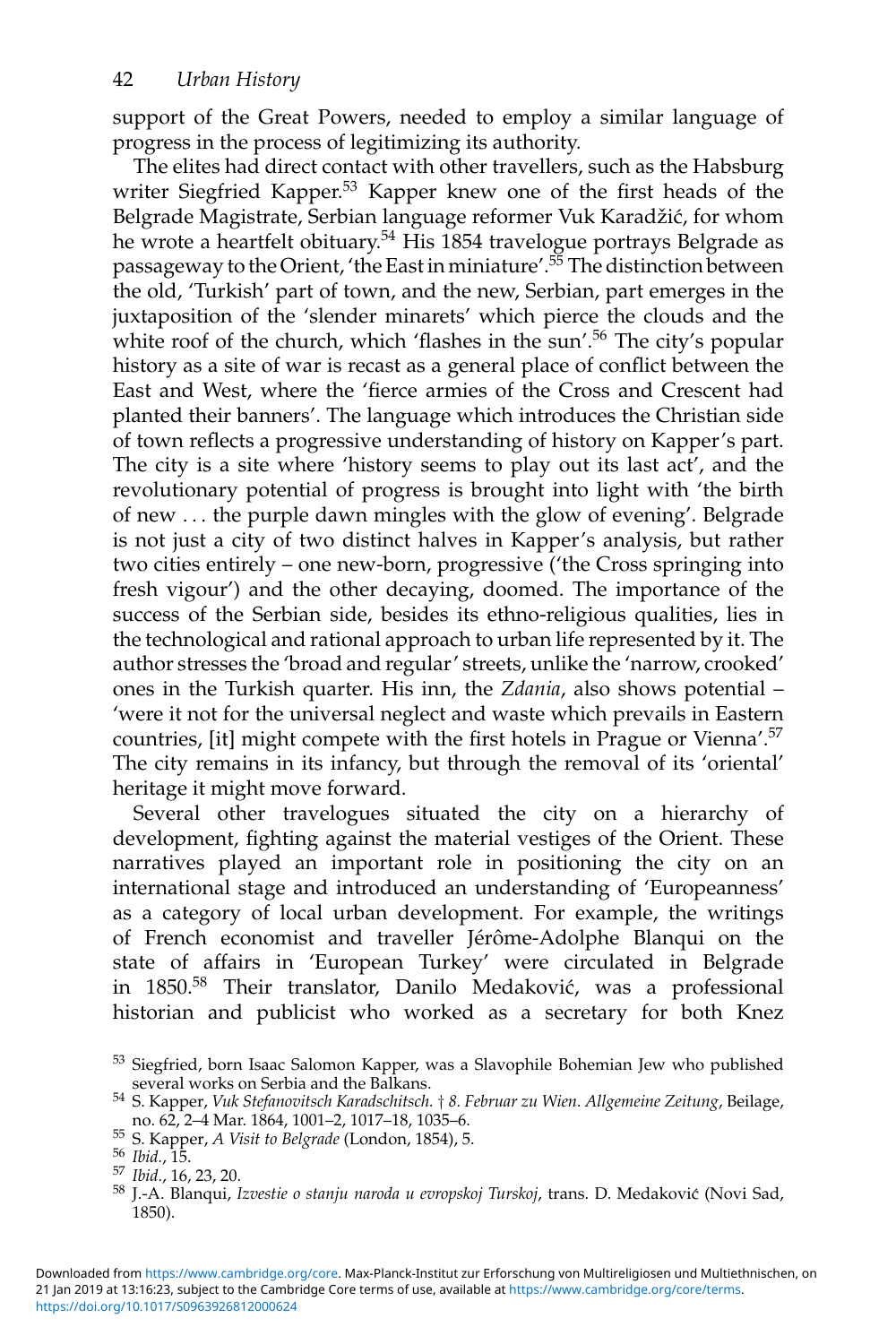Miloš and his successor Knez Mihajlo.<sup>59</sup> Blanqui's text begins with the surprising remark that he must cross the Danube in a boat made of a hollowed-out tree trunk, 'like amongst the savages'.<sup>60</sup> This is due, he states, to the unfortunate union of two incompatible tribes – the Christian Serbs and the Muslim Turks. Luckily, the Christians 'would even exaggerate in law, only so that it would be thought that they are enlightened'. It is for this reason, the quick adoption of the principles of enlightened Europe, that Belgrade 'blooms in the hands of the Serbs' – 'everywhere where the cross shines, new houses are being built, and where the minaret brightens, they crumble'. For Blanqui, civilizational progress is intimately linked with religious status, and Belgrade serves as a 'bridgehead' of Europeanness into the Ottoman lands.<sup>61</sup>

While these narratives were certainly not the only ones available both to Belgraders and to an international readership, they do showcase how certain discourses were appropriated and employed in discussing the city. Belgrade's historicized role as a site of conflict between East and West figured in the romantic imaginings of the past, and allowed the existent cityscape to be framed as part of the same story. The juxtaposition of the cathedral's bell tower and the minarets, the well-ordered streets and the crooked alleys, were utilized as an illustration of political incompatibility. As it expounded a gendered and exoticized view of the Orient, it also projected the need to 'Europeanize' on to rudimentary, primitive Christians in the Balkan city. Just as the city could be rationalized and modernized, so could the population, should it belong to the appropriate ethnic stock and religion. The process of urban modernization was a 'one-way ticket' towards a European identity. Edmund Spencer's 1866 travelogue illustrates the nature of this transformation. $62$  He begins his description at 'the frontiers of the Land of the Crescent', looking up at 'the city of mosques and minarets'.<sup>63</sup> Yet, when Spencer overlooks the city he is surprised at the 'rapid strides made in civilization': 'Belgrade is very much improved ... nearly whole of the abominations have been swept away ... instead of the paper lantern, there are the usual street lamps.<sup> $64$ </sup> As he comments on the improvement of pavements on the principal thoroughfare, Spencer concludes that 'the Servian capital may [now] be pronounced a most agreeable residence'.65

<sup>59</sup> Milan Đ. Milićević, Pomenik znamenitih ljudi u srpskog naroda novijega doba (Beograd, 1888),

<sup>335–6.</sup> <sup>60</sup> Blanqui, *Izvestie o stanju naroda u evropskoj Turskoj*, 17–18. <sup>61</sup> *Ibid.*, 13, 15, 11, 12. <sup>62</sup> E. Spencer, *Travels in France and Germany in 1865 and 1866 – Including a Steam Voyage down the Danube and a Ride across the Mountains of European Turkey from Belgrade to Montenegro* (London, 1866).<br><sup>63</sup> *Ibid.*, 165.

<sup>&</sup>lt;sup>64</sup> *Ibid.*, 172–3.<br><sup>65</sup> *Ibid.*, 174–5. For Spencer, this improvement stems from the 'air of nobility about this tribe [Servian] of the great Slavonian race'.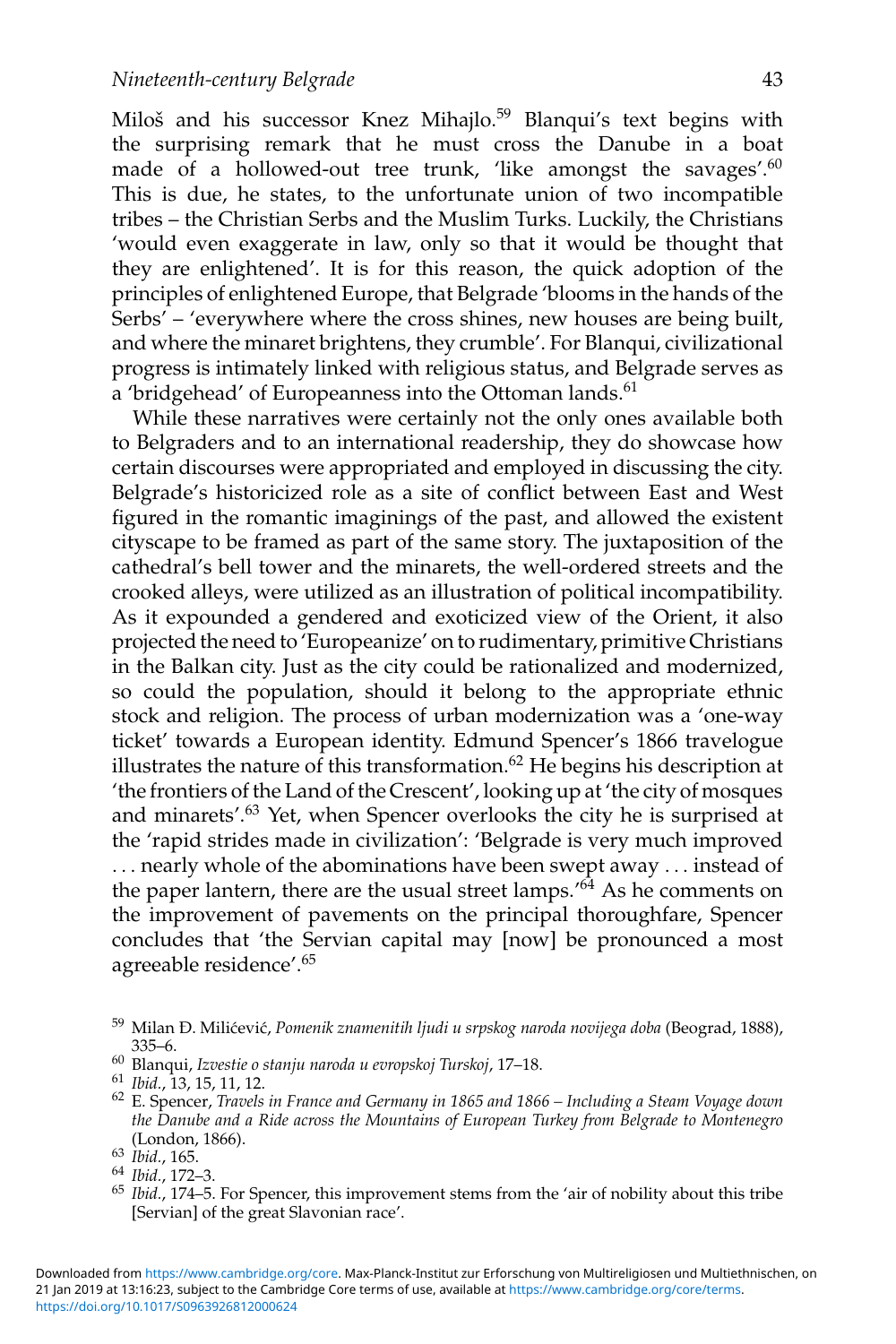The comments of the travellers are not without cause. Belgrade, like many other cities in Europe and the Eastern Mediterranean region, went through a tremendous transformation in the 1850s, both in terms of population growth and the appearance of the cityscape. As increasingly modern techniques of government were being implemented, so the attention of the municipality moved towards regulating life in the city. The new spheres of regulatory activity that were opened up by the administrative growth of 1830–40 represented novel physical articulations of control over nature. Sexuality, ethno-religious purity and flora are just some of these spheres that required the development of modern, urban alternatives to 'oriental' heritage. This polarization would ultimately frame the expulsion of the Muslim population as a liberating 'cleansing' of the obstacles to development. The 'East in miniature' could now be possessed by local 'Western' forces which could mould it to a form that would emphasize their own 'Westerness'. Belgrade's first comprehensive urban planning document, published just before the transfer of sovereignty between the Porte and the Principality in 1867, would undertake that task. The extensive renovation required first a specific form of knowledge, rooted in the process of cataloguing and regulation.

In line with general continental trends, the municipal government of the late 1840s deemed it necessary to regulate time and the human body. This process began with the introduction of working hours in 1848.66 One year later, taverns were banned from lucrative night-time operations, and were required to display working hours on their outside window.67 The edict was justified by the fact that drunkenness and gambling prevailed, in spite of earlier prescriptions against such behaviour. Night-time busking was also deemed inappropriate.68 The Jewish community expressed difficulty in keeping the prescribed hours of operation due to religious reasons, as they would not be able to keep the Sabbath. Their complaint to the Magistrate was denied, $69$  at the same time as new Jewish immigrants to the city were being catalogued.<sup>70</sup> The relationship between night and day and the regulation of the flow of time also figured prominently in an 1850 edict, which mandated trash collection to take place one hour after dawn and half an hour before evening.71 Such new edicts emphasized the role of purity in regulating time, articulating a dialectical relationship between clean and unclean practices.<sup>72</sup>

Indeed, the link between purity and sexuality was another concern of the municipal authorities. Coupled with the drive to count the population was

<sup>&</sup>lt;sup>66</sup> IAB, UGB, 6 Nov. 1848, K 97, 2988.<br>
<sup>67</sup> IAB, UGB, 20 Dec. 1850, K 147, F XVII 2788.<br>
<sup>68</sup> IAB, UGB, 17 Aug. 1850, K 142, F XII 2094.<br>
<sup>69</sup> IAB, UGB, 11 Jan. 1850, K 124, F 1 66.<br>
<sup>70</sup> IAB, UGB, 25 Nov. 1845, K 43, 1 1984).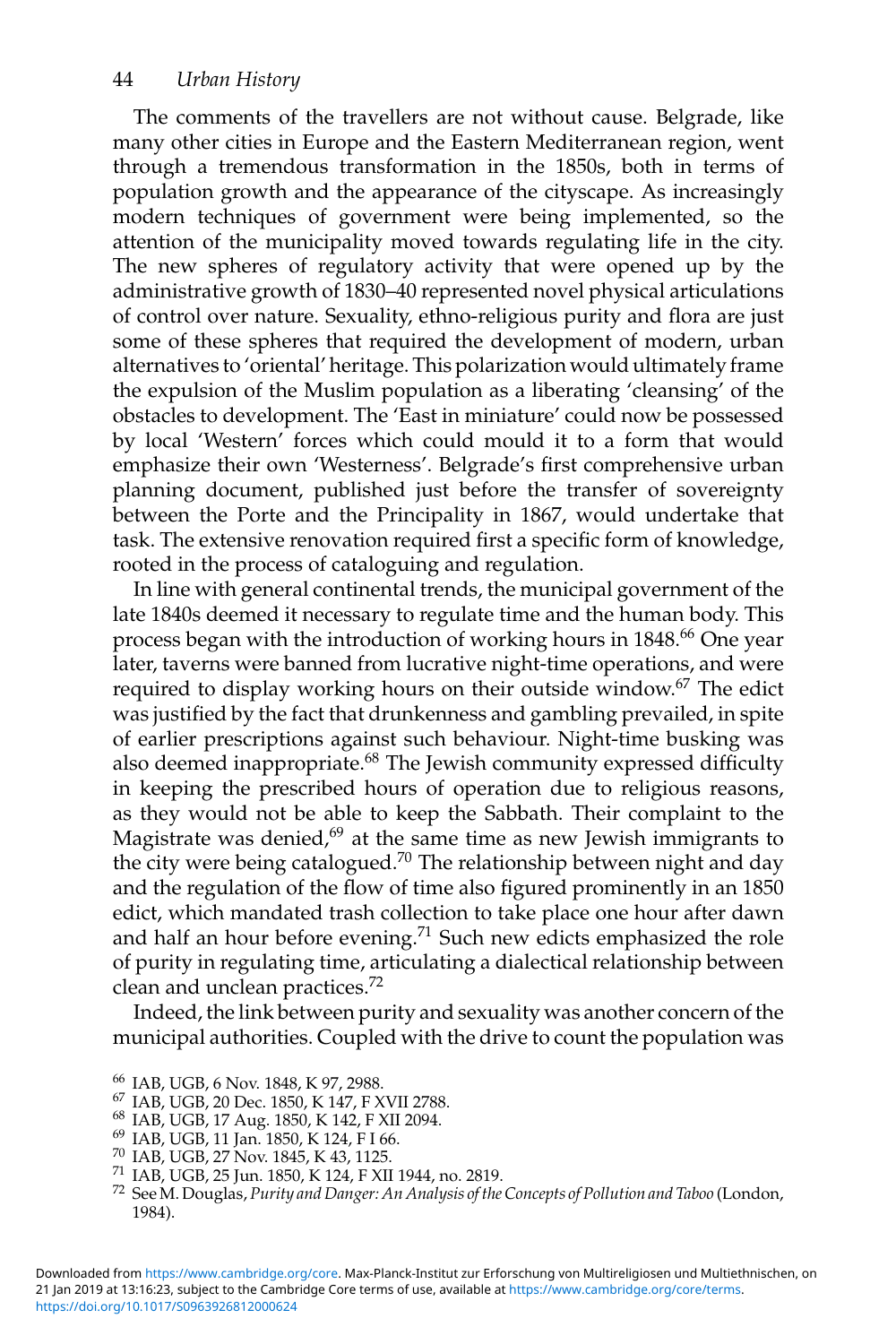the discourse of its well-being. Regular reports on the health of the city's population started being presented to the municipality, particularly noting the number and spread of venereal diseases.<sup>73</sup> The concern with morality as a 'clean' practice was directly related to the ability to map the spread of illness. In 1849, Belgrade residents Josif and Persa were charged with 'lewd' behaviour, a practice that was virtually unknown earlier, except as justification for divorce.<sup>74</sup> At the same time, medical professionals began to be asked to give testimony on the state and progress of venereal diseases in particular citizens, such as the syphilis of the Tešić couple.<sup>75</sup> In 1850, a case of conversion to Islam of a 13-year-old boy became an issue at the Belgrade Magistracy because of the 'improperness' associated with the process.<sup>76</sup> The Magistrate sought to prevent the conversion by referencing the boy's 'lewd life' with the Turks, a suggestion that the authorities suspected a case of pederasty. These cases represent the onset of prescriptive regulation, an intention of managing the social and biological layout of the city by defining and manipulating sexual behaviour.

The disciplinary process exerted over city life also emerged in the regulation of urban flora. In 1848, the Ministry of Internal Affairs proposed the establishment of a nursery for saplings and the cataloguing of all plants in the urban area.77 Two years later, citizens were advised to weed any grass on lawns or areas in front of their houses.<sup>78</sup> In addition, the first administratively ordered planting of boulevard trees in the city was justified by the need for 'appropriate beautification' and was claimed to be in line with European developments.<sup>79</sup> The project was so important that the Minister of Internal Affairs had written to the State Council in November 1859 to provide extra funds for the planting. It was conceived as especially necessary for the town of Belgrade, 'the capital of our Fatherland, and at the same time the focus of foreigners'. Special attention was made to distribute evenly the flower colours of the 300 chestnut trees from the sapling nursery. Another report to the Knez of 23 November 1859 suggests that the order went through, but was peculiarly implemented: the owners of the real-estate on tree-lined streets were to plant and care for the plants by themselves, 'so that this small sacrifice might serve to the betterment and the development of better taste'.<sup>80</sup> The focus on the foreign perception of the city, the propagation of 'higher' culture and the manifestation of modern aesthetic principles were at the core of this project. Paradoxically, the city itself was already quite green as many private gardens were located in the courtyards of homes. However, that type

- <sup>73</sup> IAB, UGB, 19 Oct. 1849, K 101, F I 106.<br><sup>74</sup> IAB, UGB, 11 Jun. 1849, K 113, F VII 1383.<br><sup>75</sup> IAB, UGB, 20 Apr. 1843, K 23, 748.<br><sup>76</sup> IAB, UGB, 16 Oct. 1850, K 147, F XVII 2760.<br><sup>77</sup> IAB, UGB, 5 Aug 1850, K 142, F XII
- 
- 
- 
- 
- 
-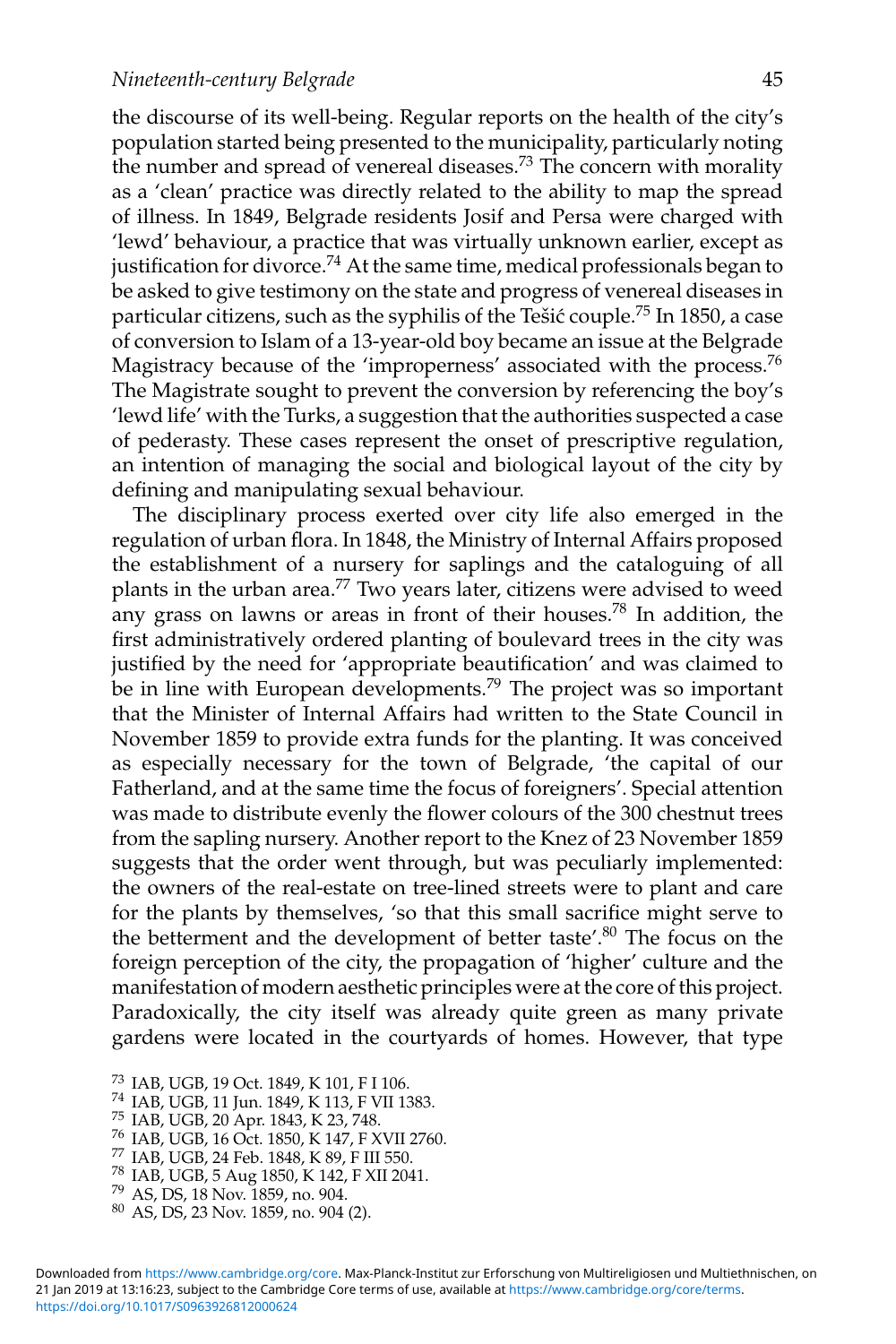of greenery did not satisfy the criteria of urban management – it did not showcase the powerful ability of municipal management to form wide streets and simultaneously plant 300 identical trees. The technological process was essential to these new capacities of administrative power.

The level of control over the cityscape eluded the old town quarter of Dorcol, which was bordered by the town embankments and remained under direct Ottoman governance. Its very position as a site of dual authority disturbed such applications of political control. There are several examples of Serbian subjects evading the authorities by settling in Dorcol, away from local jurisdiction, which depended on the Ottoman police force to apprehend the fugitives.<sup>81</sup> However, the city was only bifurcated in the administrative sense – the level of trade and mutual interaction was fairly high among the residents, even after governmental regulation had made it difficult. Belgraders of different faiths continued to work together and buy goods from each other, all the while participating in a shared culture of everyday life. As early as 1838, the municipal government banned Muslim purveyors from licensed taverns.82 Eleven years later, the policy remained difficult to implement, as a tavern owner by the name of Sreten Petrović still had to guarantee that 'Turks' would not enter his establishment under threat of closure.<sup>83</sup> Although real-estate deals with Muslims were not honoured in Serbian courts, the rag-picker Kosta Mišić dared in August 1860 to sell his plot of land to 'whom indeed – a Turk!'<sup>84</sup> The details of the court case suggest that Mišić exploited the state of dual authority in the city, by selling the plot in front of an Ottoman judge, rather than petitioning for a Serbian deed. In fact, Belgraders were so familiar with their 'non-European' neighbours that they used their language to curse at the governmental authorities. $85$  The multi-ethnic character of the city, its varied spatial configuration and dual temporal authority challenged the primacy of both the municipal and the state government. The riots and subsequent bombardment of the city in 1862 allowed for the execution of a plan that would rectify that problem.

On 3 June 1862, a conflict took place at the Cukur fountain in Dorcol between Ottoman regulars (*nizams*) and a Serbian apprentice boy over the right of drawing water first from the fountain. The struggle between the two led to the wounding of the boy by the unruly soldiers. As the Serbian police responded to the disturbance, arresting the *nizams* and transferring them to prison, another scuffle ensued over the question of their authority to do so. The scuffle resulted in the shooting of translator Sima Nešić and the mortal wounding of policeman Đorđe Nišlija.<sup>86</sup> While the course of subsequent events remains unclear, the fighting between the *nizams* and the

<sup>&</sup>lt;sup>81</sup> IAB, UGB, 12 Jun. 1840, K 8, F II 290.<br><sup>82</sup> IAB, UGB, 10 Mar. 1838, K 2, F 182.<br><sup>83</sup> IAB, UGB, 29 Dec. 1848, K 98, F 3000.<br><sup>84</sup> IAB, UGB, 25 Aug. 1860, K 488, F XII 287.<br><sup>85</sup> IAB, UGB, 12 Jul. 1840, K 10, F IV 642.<br><sup>8</sup>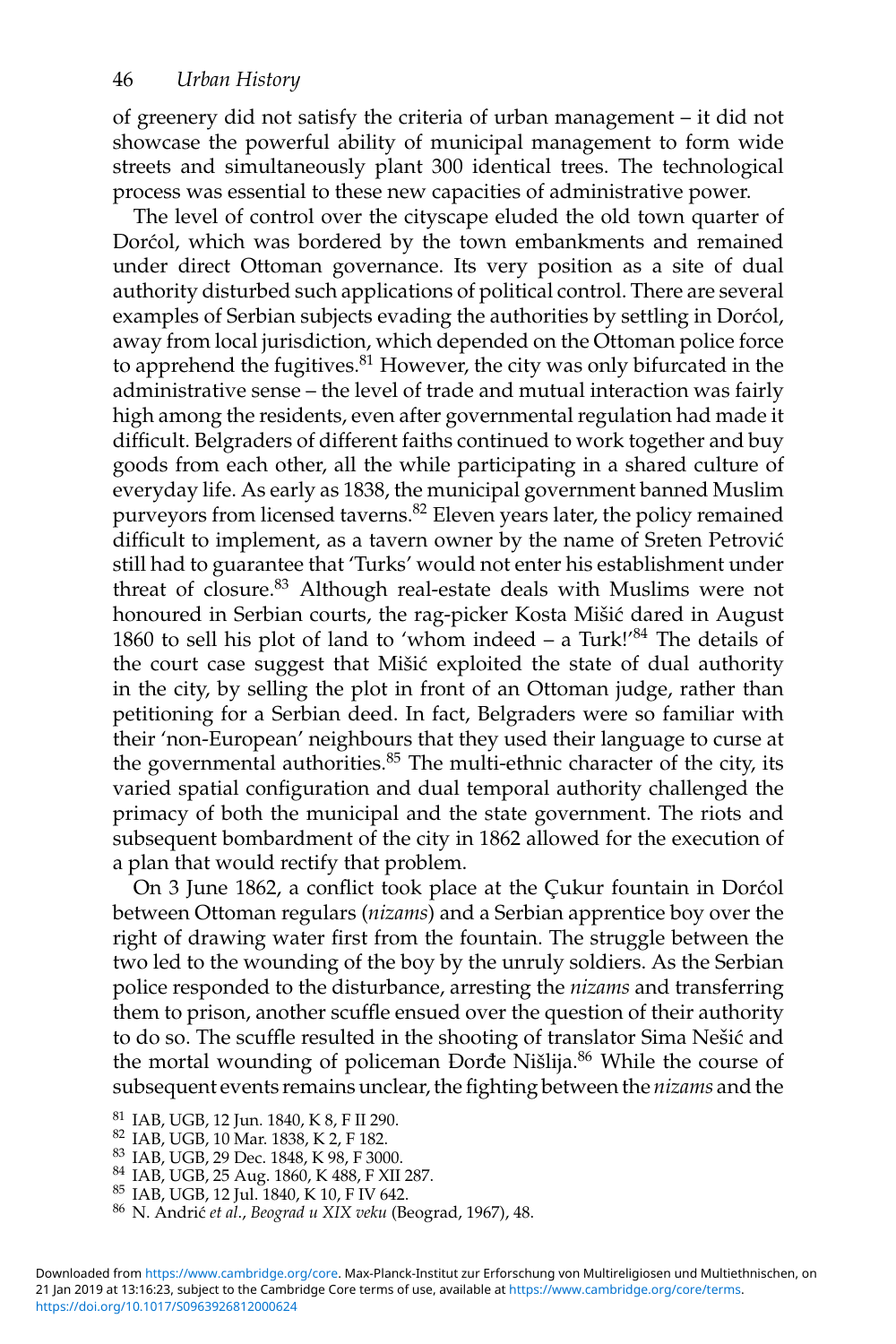Serbian *pandurs* blew up into a large-scale riot, with looting and plundering of the Dorcol area. Apparently, a day prior to the event, some Muslims laid physical claim to their neighbourhoods by erecting structures which had a crescent moon and star on top.<sup>87</sup> During the course of events, however, most of the Muslim population was driven from their homes to seek protection from the Ottoman military garrison in the fortress. While things quieted down during the night, the artillery from the fortress decided to bomb key positions in the city in an attempt by Ottoman *nizams* to reestablish control over a portion of the city. This attempt failed, sparking interest in the matter by the Great Powers. With their brokerage, a peace deal was drawn up that would guarantee the relocation of the Muslims and the surrender of the cities to Serbian jurisdiction.<sup>88</sup> The ultimate legal provisions for the sale of land after the exile of the Muslim population were drawn up in such a manner as to facilitate municipal purchase of the bulk of the plots.<sup>89</sup>

Participation in the riots by the Orthodox population was not as widespread as Serbian historiography has suggested. On the contrary, there were government officials and ordinary Belgraders who refused to participate. At least one city *gendarme* was brought before the court for desertion as he refused to participate in the fighting. $90$  The head of the greengrocer's guild, Jovan N. Šišak, publicly criticized shoemaker Jovan Jakovljević's involvement in the riots and the moral frailty of the rioters. Šišak had asked Jakovljević why 'he went around with the worst scoundrels, since over there had not been one honest man, just scoundrels and no-gooders (*lole i pangalozi*)'.<sup>91</sup> However indicative these words may have been of the sentiments of some residents towards the division of the city and the violence of the riots, they were ultimately irrelevant. The municipal government had laid claim to the land, and could thus execute a project of reconstruction that would eliminate the dual nature of the city.

The urban plan which would be implemented in the Dorcol quarter was published first in 1867 by engineer and mathematics professor, Emilijan Josimovic. Born in 1823 in Stara Moldava ( ´ *Moldava Veche*) in the Habsburg Empire, Josimović, like Janke, studied at the Vienna University of Technology, securing his first job in 1845 as a contractual professor at the Belgrade Lyceé.<sup>92</sup> Soon after his arrival in Serbia, he became involved in cultural and social institutions. Josimovic saw an intimate relationship ´ between urban space and national enlightenment. For him, progress

- 
- 
- 
- 24 (1977), 39.

<https://doi.org/10.1017/S0963926812000624> 21 Jan 2019 at 13:16:23, subject to the Cambridge Core terms of use, available at <https://www.cambridge.org/core/terms>. Downloaded from [https://www.cambridge.org/core.](https://www.cambridge.org/core) Max-Planck-Institut zur Erforschung von Multireligiosen und Multiethnischen, on

<sup>&</sup>lt;sup>87</sup> IAB, UGB, 2 Jun. 1862, K 631, 88.<br><sup>88</sup> The agreement was brokered by Serbian Foreign Minister Ilija Garašanin, whose 1844 text, the *Načertanije*, outlined a programme of state expansion. He questioned the political reality of two police forces in the city one year prior to the riots. See AS, DS, Fond Ilije Garašanina, no. 1214, 2587/30.<br>
<sup>89</sup> AS, DS, 29 Aug. 1867, no. 277, and AS, DS, 21 Aug. 1868, no. 342.<br>
<sup>90</sup> IAB, UGB, 12 Jun. 1862, K 625, F XXIX 164.<br>
<sup>91</sup> IAB, UGB, 28 Jun. 1862, K 631, 139.<br>
<sup>92</sup> L. Nikić, 'Prelazak Em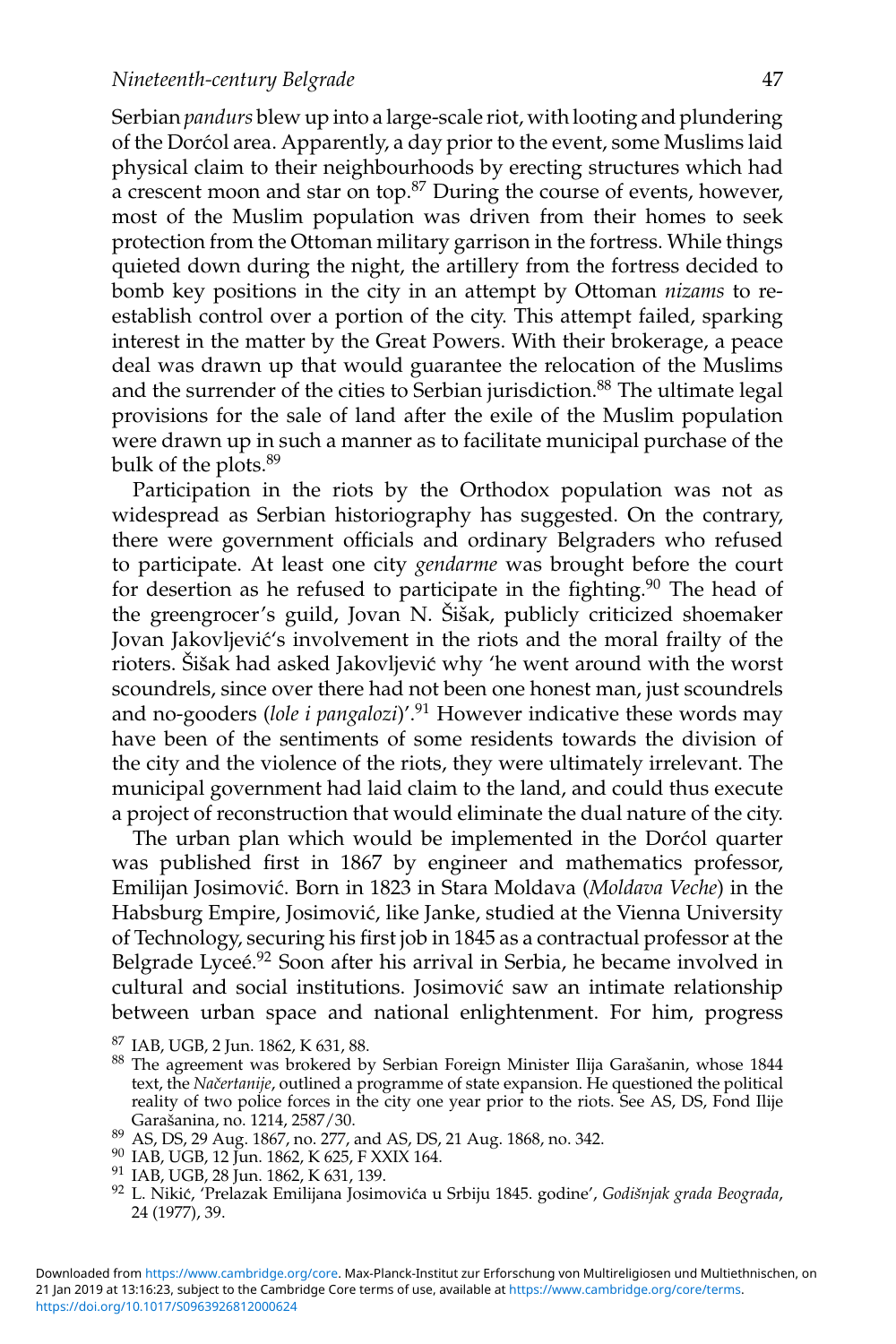was dependent on 'breaking away from the dark Asiatic customs and prejudices so that all that is advanced, beautiful and good should cling on to us'.93 The motto with which he signed his work, 'Number and measurement – my faith', suggests that this process of enlightenment was to be inherently scientific and technological.

His urban plan represents the culmination of a long process of development in the legal and regulatory spheres. In 1842, as Janke's plan for the expansion of the *Savamala* emerged, a bill was introduced banning the construction of new buildings and stores without consulting a licensed engineer.<sup>94</sup> Five years later, an engineer's approval became mandatory for all construction.<sup>95</sup> Street paving by European-style (unilateral) cobblestones, in contrast to irregular Ottoman ones, also became a frequent activity because of the pressures put on the administrative branch by the Commission formed for the execution of Janke's plan.<sup>96</sup> Builders were warned to follow the regulatory plan, the application of which was to be inspected by the town engineer and the police.<sup>97</sup> Mapped conceptualizations of urban space were physically articulated through the numbering of houses and the bifurcation of the city into the old town within the embankments, and the new quarters outside.<sup>98</sup> Streets were officially named for the first time, and informative dark blue boards with white lettering were to be placed on all buildings.<sup>99</sup>

The Josimović plan had paid similar attention to visual detail. Josimović justified his plan for reconstructing the old town within the former embankments by citing the need for 'business benefit, comfort, security, [and] good police supervision'.<sup>100</sup> The '40 or so' cul-de-sacs he intended to do away with due to their 'ugliness' and their 'overall insecurity ... [as] ... havens for all kinds of impurities'. However, Josimović maintained the beauty of such spatial arrangements, should they allow for the crown edifice (Prince's Palace) to be beautifully lit.<sup>101</sup> His argument that large parks acted as reservoirs of air is supported by the examples of seemingly novel and certainly much larger American cities – Boston, Philadelphia and New York. The plan also included provisions for converting the remaining embankments into a series of parks devoted to figures in the Serbian national revival movement.<sup>102</sup> The streets, which he deemed too narrow and useless, were intended to be wide, criss-crossing in a right-angled grid. The central market was to be transformed into a large square, preferably

<sup>&</sup>lt;sup>93</sup> Ibid., 35.<br><sup>94</sup> IAB, UGB, 20 Apr. 1842, K 17, F II 422.<br><sup>95</sup> IAB, UGB, 16 Jul. 1847, K 77 F VII 2090.<br><sup>97</sup> IAB, UGB, 25 Jul. 1847, K 77, F VII 2214.<br><sup>97</sup> IAB, UGB, 25 Feb. 1850, K 130, F II 573.<br><sup>99</sup> IAB, UGB, 19 Dec (Beograd, 1997 (orig. 1867)), 7. <sup>101</sup> *Ibid.*, 13. <sup>102</sup> *Ibid.*, 10, 28.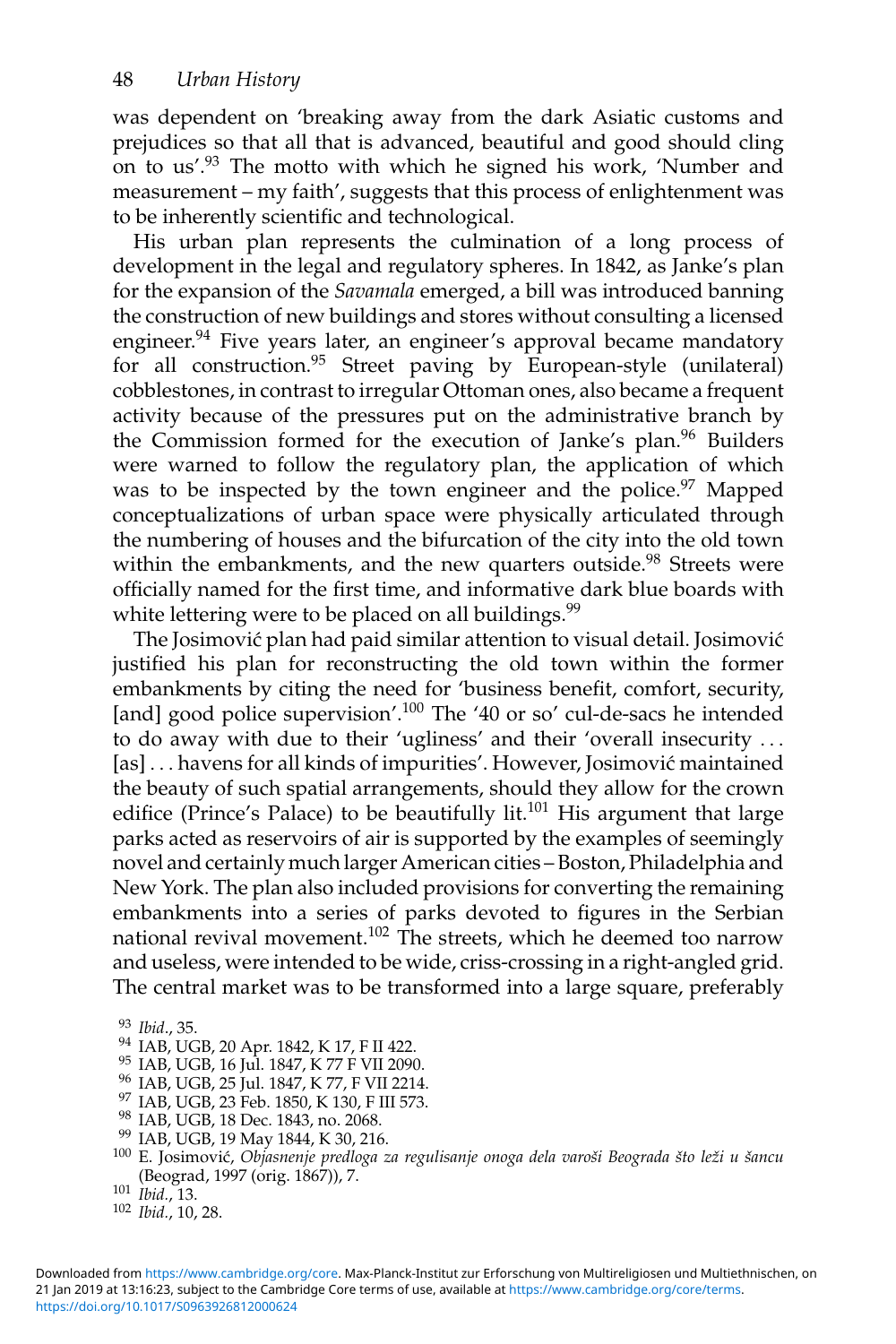with a monument to the national saint, St Sava, or 'a nice church in the pure Byzantine style'. The town's mosques, however, were 'strictly limited', and left to the government's disposal, while four which violated the plan would have to be demolished. All plots were to be classified according to quality and assessed for value, with the highest property prices near the future square of the national saint, St Sava.<sup>103</sup> The plan, having been written in January 1867, before the transfer of jurisdiction over the cities to the Principality took place, also included a final comment:

Belgrade is destined, due to its fortuitous position, to be one of the most important trading towns on the eastern Mediterranean coast of Europe. For this to indeed take place, it is inhibited more by the fact that the city is not in our hands than by our tight financial and industrial condition. Should that obstacle be removed, i.e. should the city fall in our hands ... then it would be so usefully transformed and uplifted in just a decade that it would not even be comparable to now.104

In Josimović's final remarks, the personified city is 'inhibited' by its political condition, prevented from realizing the potential of its 'fortuitous position'. In order to receive proper governance, it should fall into the hands of the Serbian Principality because of its unique technological ability to transform urban space. The plan was a modern endeavour which called upon American models to justify its transformative project. The old town of Ottoman heritage, together with its 'crooked-streets and slender minarets' was irrelevant – it was rarely even mentioned. Rather, it figured as a blank canvas for the educated planner, an expert in urban metamorphosis.105

On 13 February 1869, Deputy Minister of Construction Colonel Deli-Marković justified the allocation of funds for Josimović's urban reconstruction project by referring to the prospective traffic of railroads and steamships. He appealed to members of the State Council: 'Shall we not be, with quite rightly, told that we have not yet matured for the European family, that we have not adopted the ideas and notions of the advanced, Christian world, if we still preserve in our capital this Asiatic character?'106 The response of the State Council informed Colonel Marković that, auspiciously, the surplus funds for this project could now be allocated from the sale of former Turkish properties.<sup>107</sup> The development of modern building blocks in Belgrade began with the process of dispossession, a fitting start for a modernity defined as the opposite of barbarity.108

- 
- 

<https://doi.org/10.1017/S0963926812000624> 21 Jan 2019 at 13:16:23, subject to the Cambridge Core terms of use, available at <https://www.cambridge.org/core/terms>. Downloaded from [https://www.cambridge.org/core.](https://www.cambridge.org/core) Max-Planck-Institut zur Erforschung von Multireligiosen und Multiethnischen, on

<sup>&</sup>lt;sup>103</sup> Ibid., 13, 23, 31, 36–7.<br>
<sup>104</sup> Ibid., 41.<br>
<sup>105</sup> Ibid., 45.<br>
<sup>106</sup> AS, DS, 13 Feb. 1869, no. 2.<br>
<sup>107</sup> AS, DS, 13 Feb. 1869, no. 2 (fol. 2).<br>
<sup>107</sup> AS, DS, 13 Feb. 1869, no. 2 (fol. 2).<br>
<sup>108</sup> In his letter, Deli-M should maintain the shape given to her by barbarity? A shape typified by alien custom, alien faith and prejudice, a type of fear and darkness, a type of constrictedness and petty spirit?'